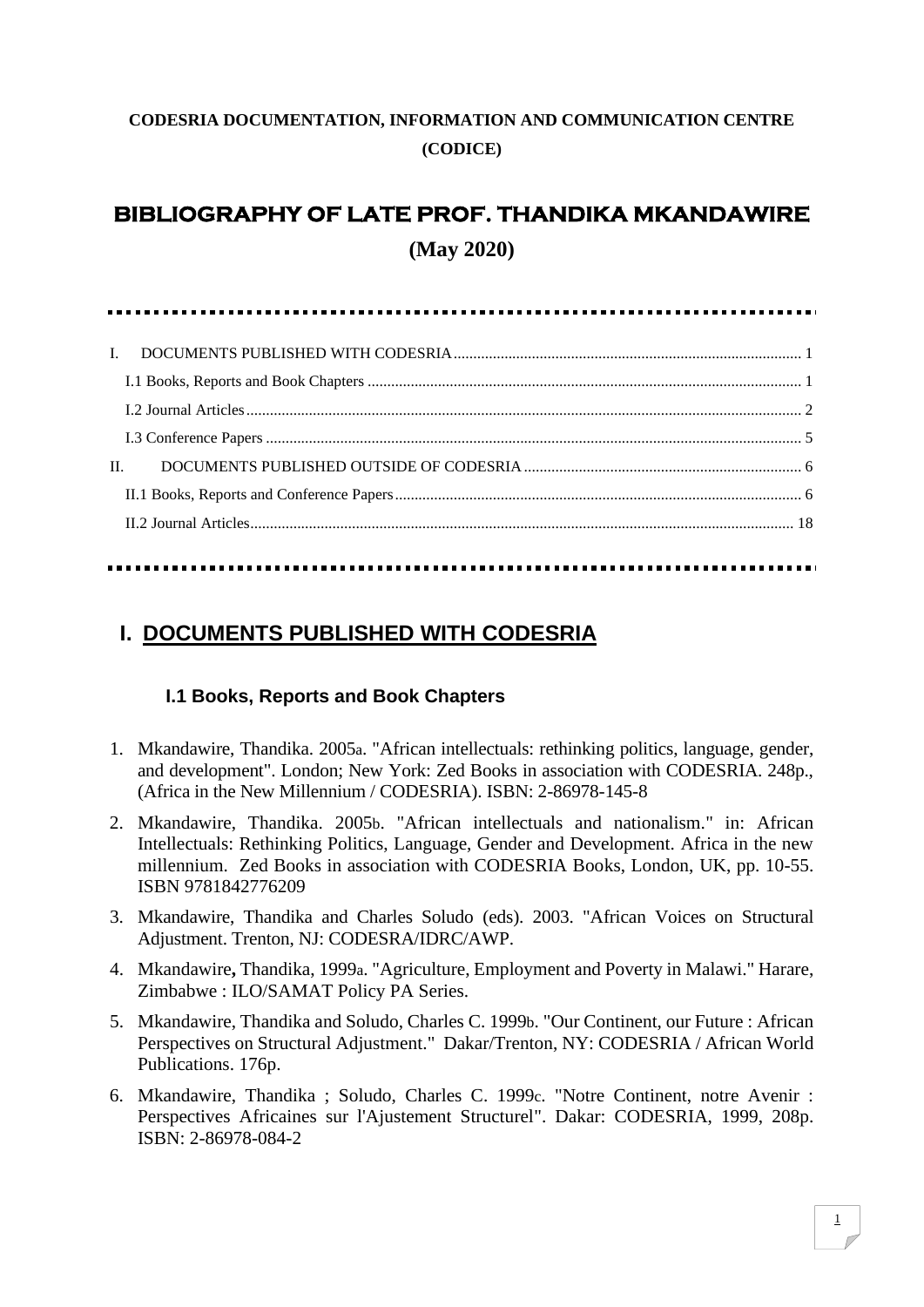- 7. Mkandawire, Thandika ; Olukhosi, Adebayo (eds). 1995a. "Between Liberalisation, and Oppression: The Politics of Structural Adjustment in Africa"*.* Dakar : CODESRIA, 430p.
- 8. Mkandawire, Thandika. 1995b. "Fiscal Structure, State Contraction and Political Responses in Africa" in: *Between Liberalisation and Repression: The Politics of Adjustment in Africa*. Thandika Mkandawire and Adebayo Olukoshi eds. Dakar: CODESRIA, p. 20-51.
- 9. Mkandawire, Thandika and Adebayo Olukoshi. 1995c. "Issues and perspectives in the politics of structural adjustment in Africa" in *Between Liberalisation and Oppression: The Politics of Structural Adjustment in Africa*. Thandika Mkandawire and Adebayo Olukoshi eds. Dakar: CODESRIA, p. 1-18
- 10. Mkandawire, Thandika, 1989a. "Structural Adjustment and Agrarian Crisis in Africa: a Research Agenda". Dakar: CODESRIA. 30 p. (Working Paper / CODESRIA; No. 2)
- 11. Thandika Mkandawire, 1989b. "Ajustement structurel et crise agraire en Afrique : projet de recherche". Dakar : CODESRIA. 34 p. (Document de travail / CODESRIA, n° 2)
- 12. Mkandawire, Thandika ; Mamdani, M. Wamba-Dia-Wamba, E*.* 1988a. "Social Movements, Social Transformation and the Struggle for Democracy in Africa". Dakar: CODESRIA 26p. (CODESRIA Working Paper, No.1/88)
- 13. Mkandawire, Thandika ; Mamdani, M. Wamba-Dia-Wamba, E*.* 1988b. *"*Mouvements Sociaux, Mutations Sociales et Luttes pour la Démocratie en Afrique". Dakar : CODESRIA. 26p. (Document de travail du CODESRIA, No. 1/88)
- 14. Mkandawire, Thandika and Nacer Bourenane eds. 1987a. "The State and Agriculture in Africa". Dakar: CODESRIA. 385p.
- 15. Mkandawire, Thandika. 1987b. "The State and Agriculture: Introductory Remarks" in: *The State and Agriculture in Africa*. Thandika Mkandawire and Nacer Bourenane eds. Dakar: CODESRIA.
- 16. Mkandawire, Thandika. 1980. "The World Bank and Integrated Rural Development in Malawi." Dakar: CODESRIA, 30p.

### <span id="page-1-0"></span>**I.2 Journal Articles**

- 17. Mkandawire, Thandika. 2013. "For my Generation, the Death of Mandela Marks the End of Africa's Liberation Struggle." *CODESRIA Bulletin*, No.3/4, p.6-7
- 18. Mkandawire, Thandika. 2011. "Running While Others Walk: Knowledge and the Challenge of Africa's Development," *Africa Development*, Vol. 36, No. 2, p. 1-36

**Abstract** : This article argues that Africa's quest for 'catch-up'and economic development dates as far back, at least, as its humiliating encounter with the West which led to enslavement and colonisation.'Development'is thus not an externally imposed 'discourse', but a response to the many challenges the continent has faced over the years and still faces today. Africa lags behind in many social indicators of wellbeing. As a 'Late, Late Comer'Africa will, as Nyerere suggested, have to 'Run While Others Walk'. This demand on the continent to 'run'has to contend with a pessimistic discourse that has, against all evidence, insisted that Africans cannot do what many other 'late comers' have done or are doing today. The 'Running'will demand radical rethinking of institutions of collective response to the many challenges about the generation and mastery of the knowledge up to the task, once again placing the universities at the centre of the continent's development efforts.

19. Mkandawire, Thandika. 2006. "The Intellectual Itinerary of Jeffrey Sachs." *African Review of Books*, Vol.2, No.1, p. 4-5.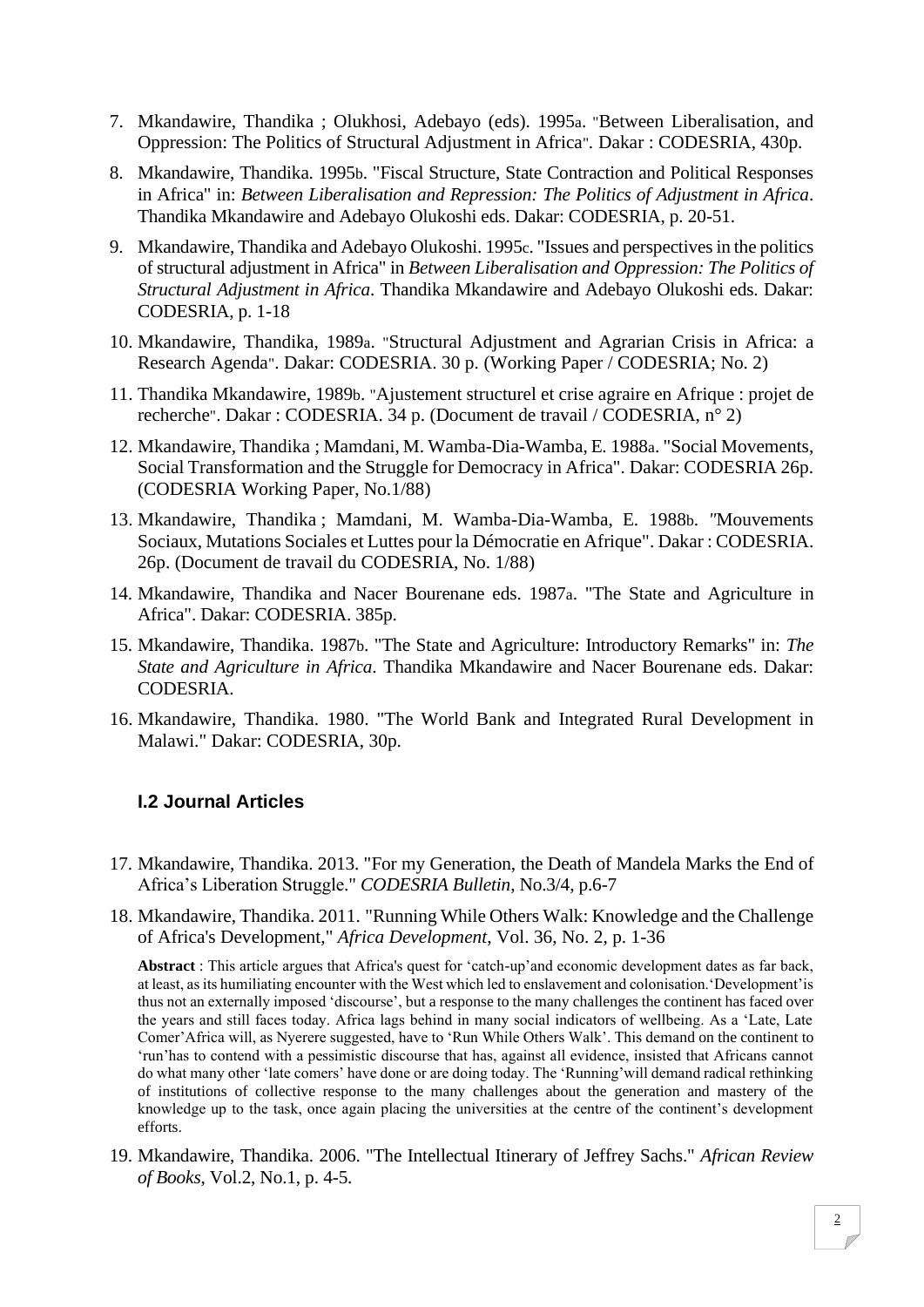20. Mkandawire, Thandika. 2006. "Global Funds : lessons from a not-too-distant past ?" *Africa Development,* Vol. 31, No. 4, p. 1-21

**Abstract** : This paper suggests parallels between earlier attempts to address poverty through integrated rural development and current institutional arrangements for combating HIV/AIDS through the Global Fund to Fight AIDS, Tuberculosis and Malaria (GFATM). The paper suggests that there are a number of lessons that can be learned from the integrated rural development (IRD) debacle if the current initiatives are to avoid some of the problems that plagued the IRD. The errors included top-down management, application of a standardised institutional template in different contexts, overburdened local institutions, internal brain drain and non-sustainability of initiatives.

- 21. Mkandawire, Thandika. 2005a. "Towards a Development, Democratic and Socially Inclusive Africa Once Again", *CODESRIA Bulletin*, No. 3-4, p.47-49
- 22. Mkandawire, Thandika. 2005b. "Maladjusted African Economies and Globalisation." *Africa Development*, Vol.30, No.1-2, p. 1-33.

**Abstract** : The policies of adjustment pursued in the 1980s and 1990s promised African countries not only'accelerated development'but also a means to end Africa's marginalisation from the process of globalisation by encouraging foreign investment and the expansion and diversification of exports. While for much of the 1980s and early 1990s, the poor performance of African economies was blamed on the failure of African governments to adopt'the right policies', by the mid-1990s, international financial institutions were saying that the significant adjustments made by African economies had led to economic recovery. However, the performance of African economies with respect to both investment and trade diversification remained poor. Since this could no longer be explained away by saying that African economies had not adjusted, other explanations were needed: these included institutions, geography, culture and ethnic diversity. In this paper I argue that it is the deflationary policies under the structural adjustment policies (SAPs) that have placed African economies on a'low growth path'which has discouraged investments, trade expansion and diversification, by undermining the investment-growth-trade nexus. Indeed, as a result of this, African economies have been so maladjusted that they responded poorly to a wide range of economic stimuli.

- 23. Mkandawire, Thandika. 2005c. "Guy Mhone, 1943-2005." *CODESRIA Bulletin*, No.1/2, p.25-26
- 24. Mkandawire, Thandika. 2002. "Globalisation Equity and Social Development. Keynote Address: Annual Conference of the South African Sociological Association, Pretoria, July" *African Sociological Review*, Vol.6, No.1, p. 115-137.
- 25. Mkandawire, Thandika. 1999. "Social sciences and democracy: debates in Africa." *African Sociological Review*, Vol.3, No.1, p. 20-34.
- 26. Mkandawire, Thandika. 1995. "Three Generations of African Academics: a Note," *CODESRIA Bulletin*, No 3, p. 9-12.
- 27. Mkandawire, Thandika. 1994a. "Comments on Democracy and Political Instability." *CODESRIA Bulletin*, 1.
- 28. Mkandawire, Thandika. 1994b. "Crisis, Conflicts and Transformation: Responses and Perspectives." *CODESRIA Bulletin*, No.4, p.1-2
- 29. Mkandawire, Thandika. 1994c. "African Perspectives on structural adjustment." *CODESRIA Bulletin*, No.4, p.3-7
- 30. Mkandawire, Thandika; Mandaza, Ibbo. 1992. "A Communique on Democracy and Human Rights in Africa." *CODESRIA Bulletin*, No. 4, p.8
- 31. Mkandawire, Thandika. 1991. "Further Comments on the Development and Democracy Debate." *CODESRIA Bulletin*, No.2, p.11-12
- 32. Mkandawire, Thandika. 1990. "The Crisis in Economic Development Theory." *Africa Development*, Vol.15, No. 3/4, p. 209-230.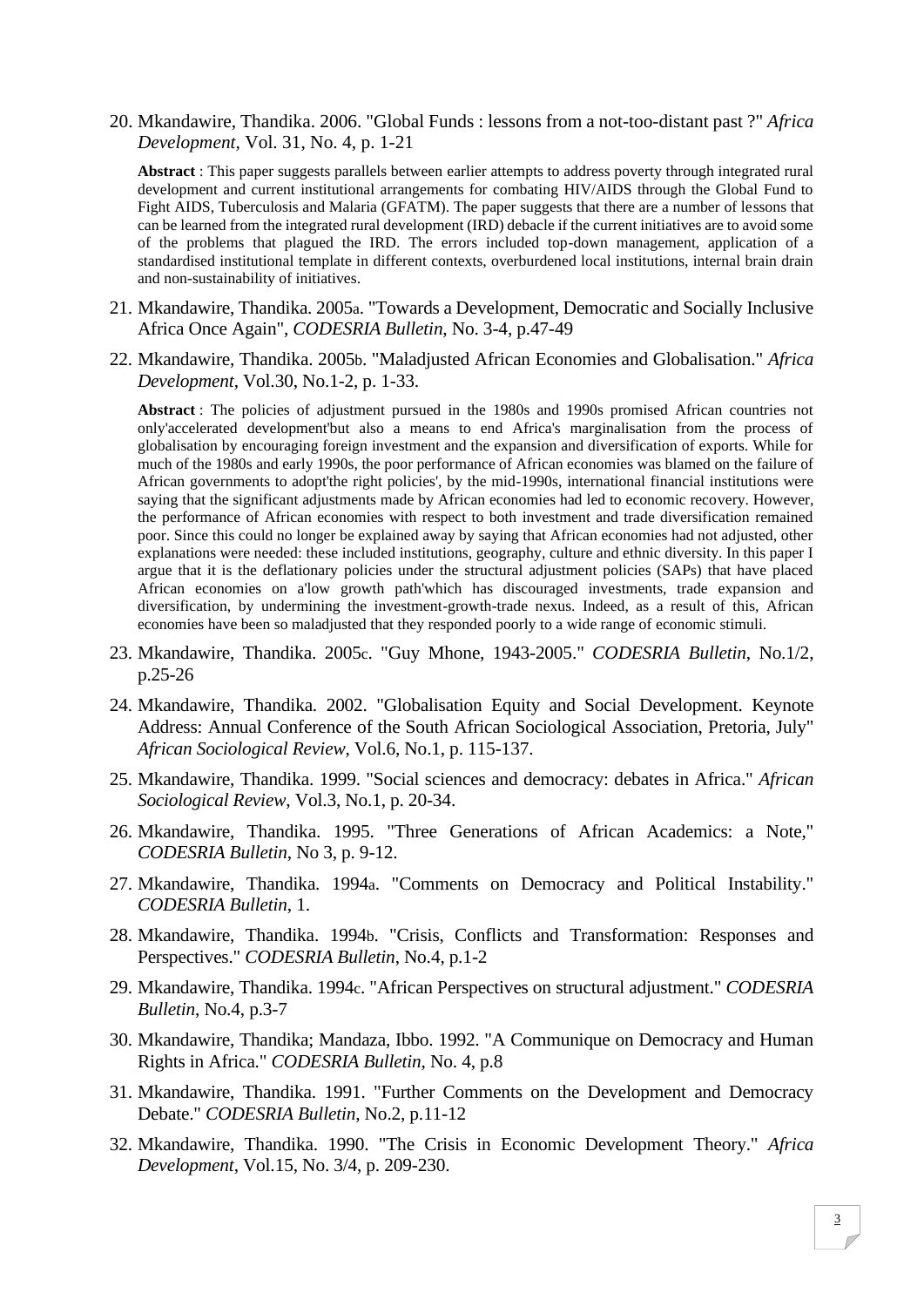- 33. Mkandawire, Thandika. 1989a. "Comments on Democracy and Political Instability." *CODESRIA Bulletin*, No.1, p.11-12
- 34. Mkandawire, Thandika. 1989b. "Further Comments on Democracy and Political Instability." *CODESRIA Bulletin*, No.2, p. 11-13
- 35. Mkandawire, Thandika. 1988a. "The Road to Crisis, Adjustment and de-Industrialisation: The African Case." *Africa Development,* Vol.13, No. 1, p. 5-31.
- 36. Mkandawire, Thandika, 1988b. "Comments on Democracy and Political Instability." *Africa Development*, Vol. 13, No. 3, p.77-82.
- 37. Mkandawire, Thandika, 1988c, "Agricultural Economics Training and Research in Africa." *CODESRIA Bulletin*, n° 3, p. 9-11.
- 38. Mkandawire, Thandika. 1988d. "Introductory Remarks on the African Social Science Research Environment." *CODESRIA Bulletin*, No.4, p.1-4
- 39. Mkandawire, Thandika. 1987a. "Academics watch-out: 'Chapter Six': is out to get you." *CODESRIA Bulletin*, Vol. 8, No.3, p.1-2
- 40. Mkandawire, Thandika. 1987b. (Book reviews) "The development of Capitalism in Africa' by John Sender, Sheila Smith", *Africa Development*, Vol.12, No.2, p.166-170.
- 41. Mkandawire, Thandika. 1986. "The Informal Sector in the Labour Reserve Economies of Southern Africa, with Special Reference to Zimbabwe." *Africa Development*, Vol.11, No.1, p. 61-82.
- 42. Mkandawire, Thandika. 1985. "'Home grown'(?) Austerity Measures: the case of Zimbabwe". *Africa Development*, Vol. 10, No. 1-2, p. 236-263.
- 43. Mkandawire, Thandika. 1984. (Book review) "Export-Led Industrialization and Development' by Eddy Lee; 'The New International Division of Labour' by F. Frobel; J. Heinrichs, O. Kreye", *Africa Development*, Vol.9, No.2, p.144-148.
- 44. Mkandawire, Thandika.1983a. "Le Plan d'action de Lagos et la Banque mondiale : étude comparative des deux points de vue sur l'alimentation et l'agriculture en Afrique". *Africa Development,* Vol. 8, No. 4, p. 20-34.
- 45. Mkandawire, Thandika. 1983b. "The New International Economic Order, Basic Needs Strategies and the Future of Africa." Africa Development, reprinted in Danish Nyvarld.
- 46. Mkandawire, Thandika. 1982. "The Lagos Plan of Action (PLA) and the World Bank on Food and Agriculture in Africa: a Comparaison", *Africa Development*, Vol.7, N° 1/2, p. 166-177.
- 47. Mkandawire, Thandika ; Bujra, Abdalla S. 1980a. "The Evolution of Social Science in Africa: Problems and Prospects." *Africa Development*, Vol. 5, No. 4, Oct.-Dec, p. 21-40.
- 48. Mkandawire, Thandika, 1980b. "The New International Economic Order, Basic Needs Strategies and the Future of Africa." *Africa Development / Afrique et Développement*, Vol.5, No. 3, July -September, p. 68-90.
- 49. Mkandawire, Thandika. 1980c. (Book reviews). "Unequal Exchange, Imperialism and Underdevelopment: an Essay on the Political Economy of Imperialism' by Ranjit Sau", *Africa Development*, Vol.5, No.2, p.84-87.
- 50. Mkandawire, Thandika ; Amin, Samir; Atta Mills, C.; Bujra, Abdalla S.; Hamid, G. 1978. "Social Sciences and the Development Crisis in Africa Problems and Prospects: a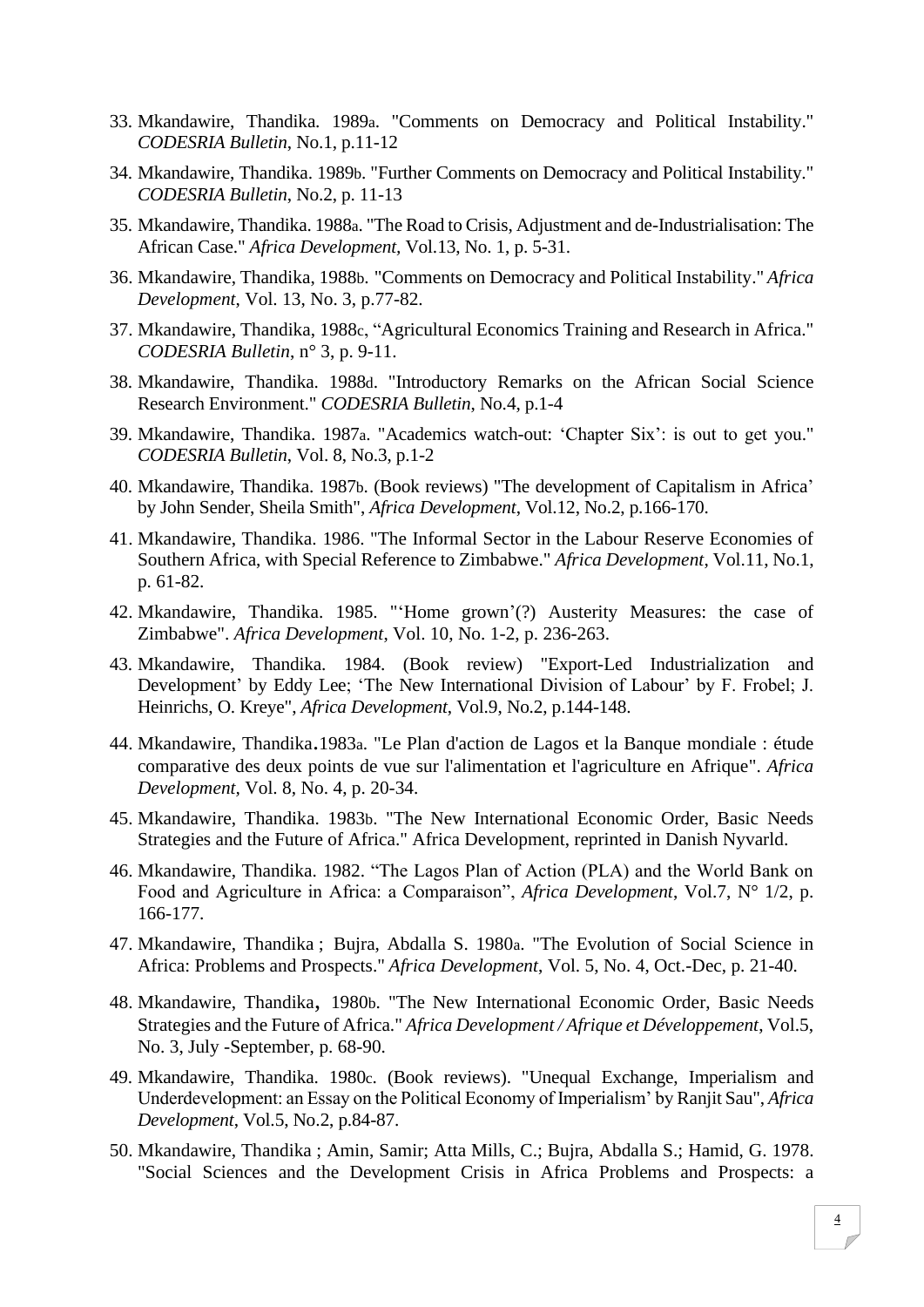CODESRIA working paper." *Afrique et Développement /Africa Development*, Vol.3, No .4, October-december, p. 23-45.

### <span id="page-4-0"></span>**I.3 Conference Papers**

- 51. Mkandawire, Thandika. 1995. "Beyond Crisis: Towards Democratic Developmental States in Africa." Dakar : CODESRIA, 42p. *Conference: Crises, Conflicts and Transformations: Responses and Perspectives: CODESRIA Eight General Assembly, Dakar, Senegal, 26June-2July 1995*.
- 52. Mkandawire, Thandika. 1993a. "Rapport du Secrétaire Exécutif." Dakar: CODESRIA, 1993.- 48p. *Conférence: Les sciences sociales dans l'Afrique Post-Indépendance : Passé, Présent et Futur, Dakar Sénégal, 29 Novembre-1 Décembre 1993.*
- 53. Mkandawire, Thandika. 1993b. "Report of the Executive Secretary." Dakar: CODESRIA, 46p. *Conference: Social Sciences in Post-Independent Africa: Post, Present and Future, Dakar Senegal, 29 November-1 December 1993.*
- 54. Mkandawire, Thandika. 1992a. "Adjustment, Political Conditionality and Democratization in Africa." Dakar: CODESRIA, 28 p. *CODESRIA 7th General Assembly on Democratization Processus in Africa: Problems and Prospects, 7th--Dakar--Senegal--10- 14 February.*
- 55. Mkandawire, Thandika. 1992b. "Problems and Prospects." Dakar, Senegal. *CODESRIA* 7 th *General Assembly on Democratization Processus in Africa : Problems and Prospects, 7th- -Dakar--Senegal--10-14 February 1992.*
- 56. Mkandawire, Thandika. 1991. "Fiscal Structure, State Contraction and Political Responses in Africa." Dakar : CODESRIA, 35p. *Conference: The Politics of Structural Adjustment, Dakar, Senegal, 9-12 September.*
- 57. Mkandawire, Thandika. 1988. "The Rise and Fall of Development Economics." Dakar: CODESRIA, 45p. *CODESRIA General Assembly, 6th.Africa and the World Economy-- Dakar--Senegal--5-10 December.*
- 58. Mkandawire, Thandika. 1986a. "Structural Adjustment and Agrarian Change in Africa: a Preliminary Note." Dakar : CODESRIA, 30 p. *Conference on the Social Impact and Responses to the Economic Crisis in Africa, Dakar, Senegal, 21-23 July*.
- 59. Mkandawire, Thandika ; Atta-Mills, C.; Bujra A. S.; Hamid, G. 1978a. "Social Sciences and the Development Crisis in Africa." C*ODESRIA / DSRC Conference: Social Science, Research and National Development in Africa, Khartoum, Sudan, 4 - 8 November*.
- 60. Mkandawire, Thandika ; Atta-Mills, C.; Bujra A. S.; Hamid, G. 1978b. "La science sociale et la crise du développement en Afrique : problèmes et perspectives." *CODESRIA / DSRC Conference: Social Science, Research and National Development in Africa, Khartoum, Sudan, 4 - 8 November*.
- 61. Mkandawire, Thandika; Bujra, Abdallah S. [s.d.] "Firmes transnationales, denrées alimentaires et agricoles en Afrique. "Dakar : CODESRIA, 15 p.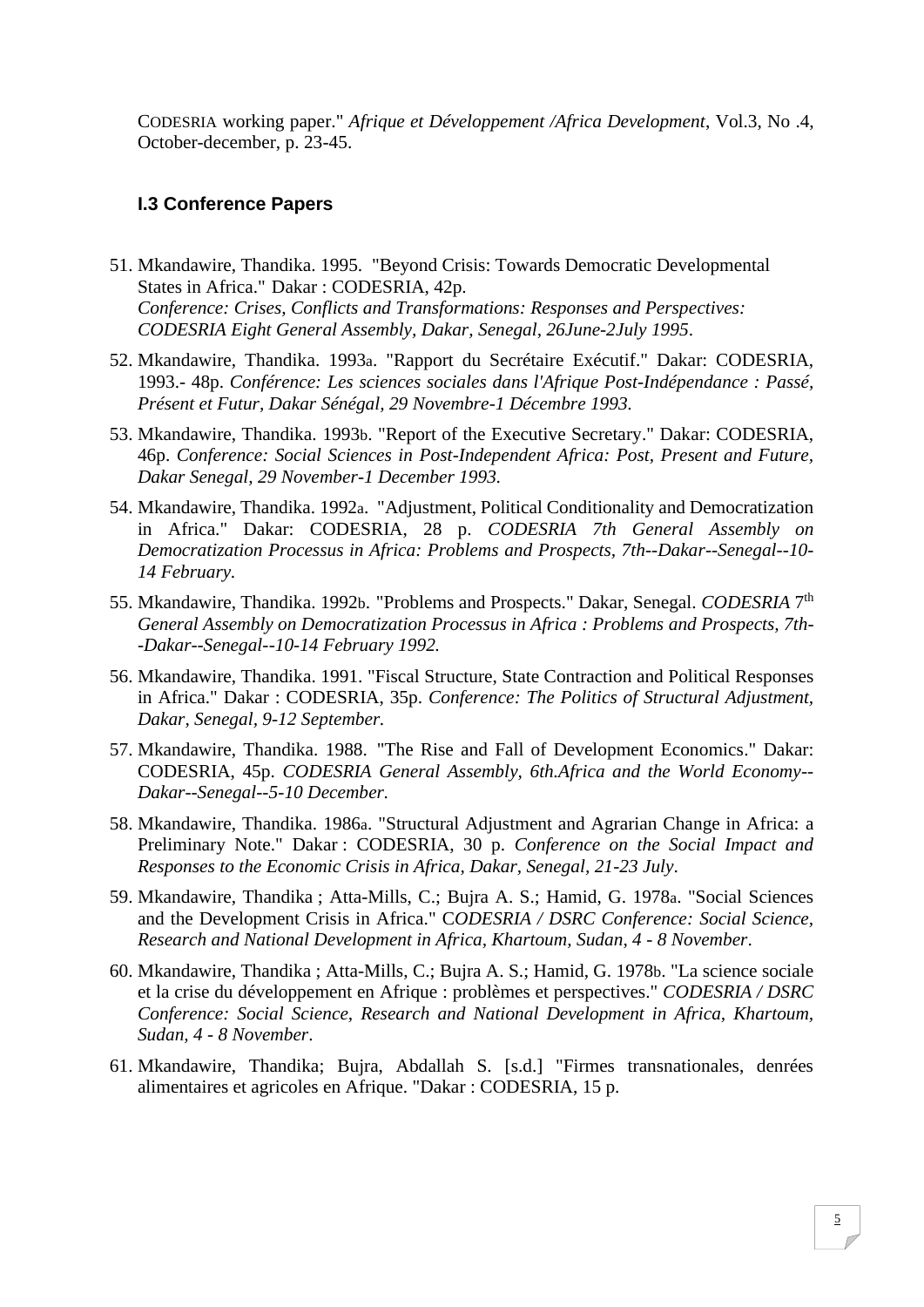## <span id="page-5-0"></span>**II. DOCUMENTS PUBLISHED OUTSIDE OF CODESRIA**

## <span id="page-5-1"></span>**II.1 Books, Reports and Conference Papers**

- 1. Mkandawire, Thandika. 2018. "Towards another 'Great Transformation'." In: *Inclusive Development in Africa: Transformation of Global Relations,* edited by Vusi Gumede, Chapter 13, p. 269-288.
- 2. Mkandawire, Thandika; Abdul-Gafaru, A., Hickey, S., Abonyi, N., et al. 2017. "Explaining Zambian poverty: a history of (non-agricultural) policy since independence." In: *Fiscal Policy and the Natural Resources Curse: How to Escape from the Poverty Trap*, Manchester: World Bank, Vol. 9, p. 1-7.

**Abstract**: This chapter suggests that fiscal policy can increase the rate of export diversification if, as in Indonesia and Mauritius, it is driven by the needs of exporters rather than importers, and if subsidies focused on exporters are combined with consistently competitive exchange rates. The coalitions of political forces which have been able to frustrate equitable development, sometimes development of any sort, in natural resource economies have been changed in very poor as well as in middle-income countries, enabling, in Sierra Leone, at least a restart of the momentum of development, and in Uganda, much more than that. In both countries, the switch to an activist real exchange rate policy empowered exporters, notably of cash-crops, and local NGOs, in a manner that laid the basis for, although it did not directly create, a strategic state-business alliance and a stable developmental state.

3. Mkandawire, Thandika; Pieper, Henning; Van der Hoeven, Rolph. 2016a. "Africa's recovery in the 1990s: From stagnation and adjustment to human development. Springer

**Abstract** : While the design of adjustment policies in the latter part of the 1980s has generally shown greater attention to their impact on growth and social implications, this book argues that several orthodox adjustment policies are still incongruent with long-term development in Africa. It goes on to discuss a development strategy which could lead to a much awaited economic recovery and improvement in social conditions in Africa in the 1990s drawing its conclusions from a general theoretical discussion and national case-studies.

4. Mkandawire, Thandika. 2016b. "Colonial legacies and social welfare regimes in Africa: an empirical exercise" UNRISD Working Paper, No. 2016-4, UNRISD, Geneva

**Abstract** : This paper identifies three types of welfare regimes in Africa, based on the insight that tax and expenditure regimes are closely associated. Using cluster analysis, the author highlights historical legacies in current welfare policies, demonstrating that welfare regimes in Africa have been strongly determined by the ways in which different countries were incorporated into the colonial economy. The author finds that many of the new social welfare reforms are taking place in what he refers to as labour reserve economies, and are generally internally rather than aid-driven. He stresses the importance of thinking of social expenditure in relationship to domestic resource mobilization, and finds that the focus on aid and social expenditure has tended to obscure this important aspect of welfare regimes in Africa.

**Full text** : [http://hdl.handle.net/10419/148763;](http://hdl.handle.net/10419/148763) <https://www.econstor.eu/bitstream/10419/148763/1/861317653.pdf>

5. Mkandawire, Thandika. 2015a. "Africa: Beyond Recovery". Legon-Accra: Sub-saharan publishers for University of Ghana, 80p. (The Aggrey-Fraser-Guggisberg Memorial Lectures Series; 32).

**Abstract**: Professor Thandika Mkandawire, the first to hold the Chair in African Development at the London School of Economics, delivered the thirty-second in the Aggrey-Fraser-Guggisberg Memorial Lecture series at the University of Ghana in 2013. In these lectures, combining imagination with down-to-earth political economy, he traces Africa's attempts at growth and development since the independence era, her attempts at recovery from a string of serious socio-political set-backs, and advocates for the role of universities as essential agents in the drive to sustained development.

**Full text**: https://thandikamkandawire.codesria.org/wp-content/uploads/2021/11/Thandika-AFGM-lectures1.pdf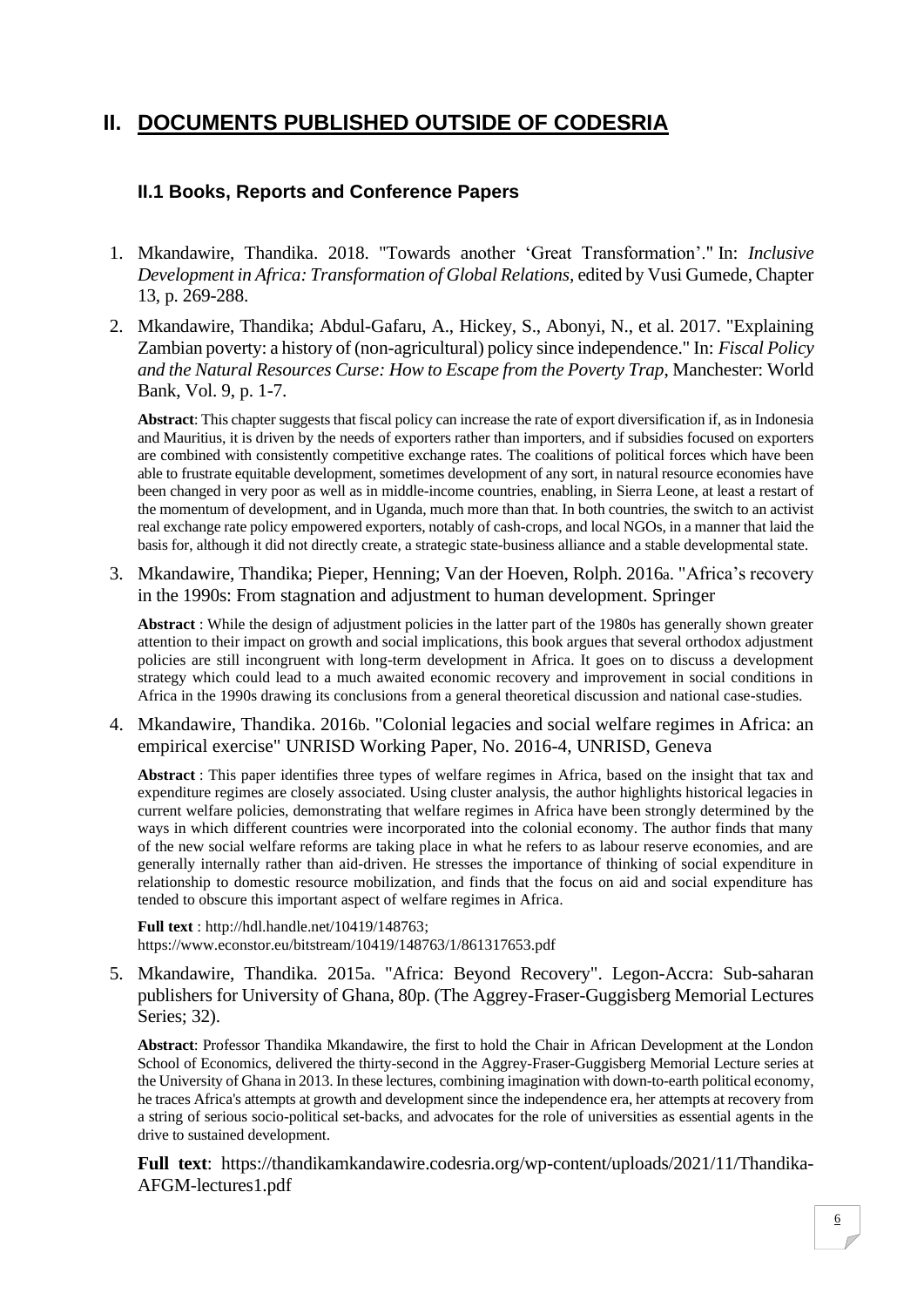6. Mkandawire, Thandika. 2015b. "Fifty Years of African Independence : Personal Reflections." *Reimagining Pan-Africanism : Distinguished Mwalimu Nyerere Lecture Series 2009-2013*, Dar-es-Salaam : Mkuki Na Nyota Publishers, p. 199–258.

**Full text** : www.jstor.org/stable/j.ctvgc61cg.9.

- 7. Mkandawire, Thandika and Yi, Ilcheong. 2014a. "Learning from the South Korean Developmental Success: Effective Developmental Cooperation and Synergistic Institutions and Policies." Palgrave Macmillan.
- 8. Mkandawire, Thandika., & Yi, I. 2014b. "Overview: Learning from Developmental Success." In *Learning from the South Korean developmental success*, Palgrave Macmillan UK. p. 1-7.

**Abstract** : In his seminal work, *Economic Backwardness in Historical Perspective* (1962), Alexander Gerschenkron pointed out that only in a loose sense could the less advanced countries be said to follow the path traced by the 'pioneers' or forerunners of development. There are, instead, a multitude of actual paths taken by the latecomers to development that are fundamentally different. There are many reasons for this. First, the nature and attributes of the 'backwardnesss' of the followers today are not the same as those of their forerunners; the 'initial conditions' are different. Secondly, and most significantly, the followers have at their disposal knowledge and lessons that were not available to the forerunners, so that the path followed to development may be based on the 'advantage of backwardness' derived from their exploitation of the knowledge and experience of forerunners. Thirdly, followers are driven by an entirely different 'spirit' or ideology, which includes the drive to 'catch up', a drive that did not exist for the pioneers. This nonlinear view of history and development suggests the importance of learning from others so as not to mechanically retrace the path traversed by the forerunners with the purpose of avoiding some of the errors that they may have made over certain periods, of discovering new possibilities and of 'leapfrogging' over various phases.

**DOI** [:10.1057/9781137339485\\_1](https://doi.org/10.1057/9781137339485_1)

9. Mkandawire, Thandika. 2014c. "Lessons from the Social Policy and Development of South Korea: An Interrogation." In *Learning from the South Korean Developmental Success,* Palgrave Macmillan UK. p. 11-30.

**Abstract**: This chapter is not about the social policies of South Korea. Rather, it is an attempt at interrogating the South Korean experience with social policy with the view of distilling some lessons for developing countries. The perspective is obviously developmentalist in the sense that it is concerned with the role of social policy in development trajectories such as that traversed by South Korea during the last half-century or so. The chapter does, of course, touch upon other issues of social policy in developing countries, hopefully in a way that does not suggest a subordinate status for those concerns. It is concerned not only with the state's policies pursued consciously, but also with those pursued unconsciously albeit with consequential social and developmental outcomes. It thus looks at the effects of both omissions and commissions in policy. All this may account for the tentative and speculative nature of the analysis.

**DOI**[: 10.1057/9781137339](https://doi.org/10.1057/9781137339)

10. Mkandawire, Thandika; Msimang Sisonke. 2014d. "There is no Ebola here: What Liberia teaches us about the failures of aid." Africa is a Country, October 19.

**Full text**[: https://africasacountry.com/2014/10/there-is-no-ebola-here-what-liberia-teaches-us-about-the](https://africasacountry.com/2014/10/there-is-no-ebola-here-what-liberia-teaches-us-about-the-failures-of-aid)[failures-of-aid](https://africasacountry.com/2014/10/there-is-no-ebola-here-what-liberia-teaches-us-about-the-failures-of-aid)

11. Mkandawire, Thandika. 2014e. "Afro-euphoria is just as misleading as Afro-pessimism". Africa at LES, 18th June.

**Full text** : [https://blogs.lse.ac.uk/africaatlse/2014/06/18/afro-euphoria-is-just-as-misleading-as-afro](https://blogs.lse.ac.uk/africaatlse/2014/06/18/afro-euphoria-is-just-as-misleading-as-afro-)pessimism-professor-thandika-mkandawire/

12. Mkandawire, Thandika. 2014f. "The social sciences in Africa: breaking local barriers and negotiating international presence", (Occasional Paper ; 19), p. 92-119.

**Abstract** : Let me first thank the organisers for inviting me to deliver the keynote address at this important gathering. It is indeed a great honour to me personally but I also take it as recognition of the endeavours of African social scientists to promote social science research in Africa. One such African social scientist was a colleague and friend, the late Professor Claude Ake who did so much to institutionalise social science research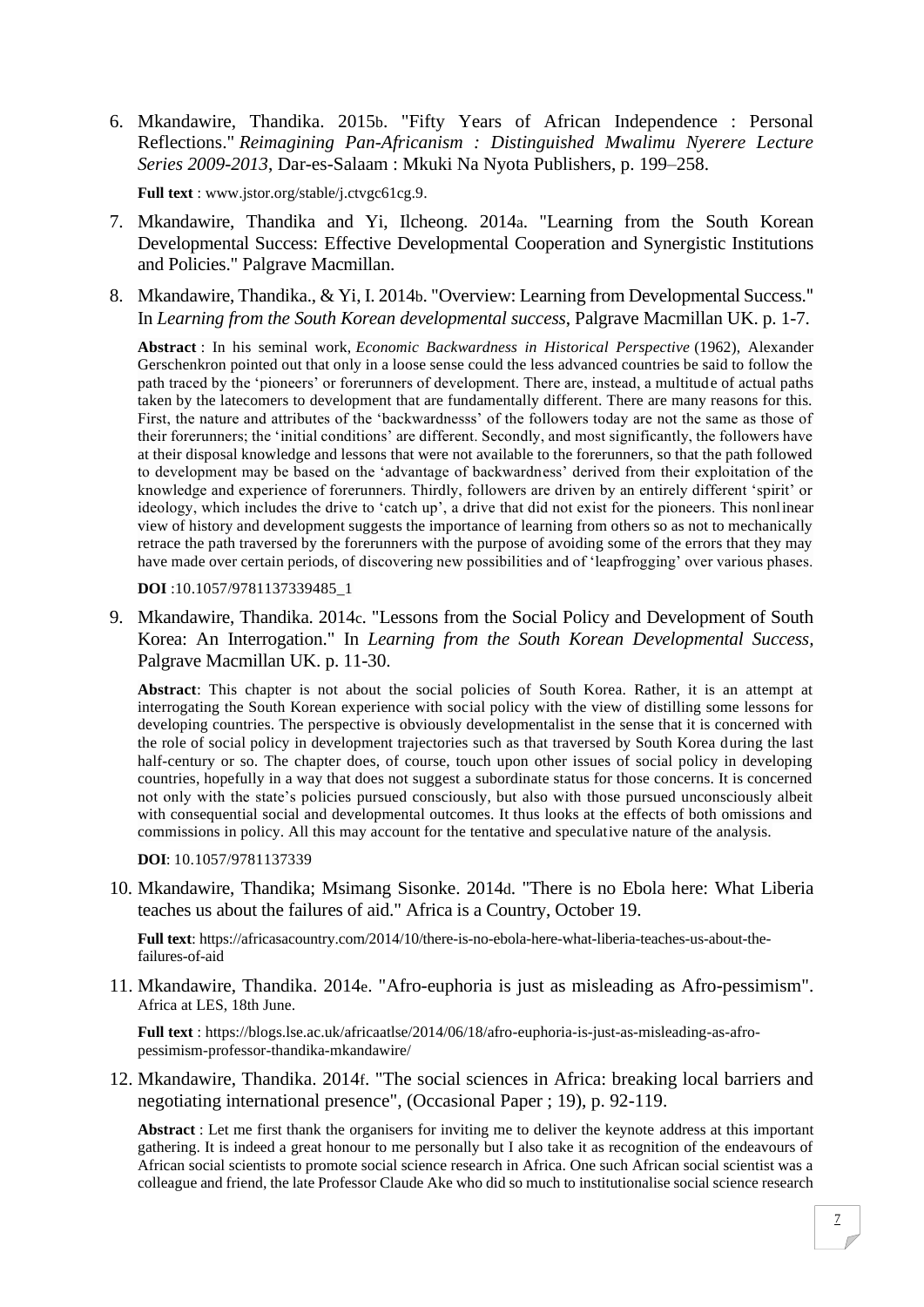in Africa. I would like to use this occasion to pay him tribute. Whatever the origins of the name of the series, it is today a salute to the many who struggle for democracy in Africa and a grim reminder that the scourge of militarism still haunts our continent and that those who would rule by the sword are either in power or lurk behind the corridors of power ready at any time to ambush the democratic process.

13. Mkandawire, Thandika. 2013a. "Aid: From Adjustment Back to Development". *SSRN 2283199.* 63p.

**Abstract**: The paper argues that over the years aid has lost its initial "developmental purpose" which was to help developing countries to overcome structural constraints on their mobilisation of domestic resources or conversion of these resources into investment. This shows up in the low levels of investment in "big ticket" items such as human capital, infrastructure and industrialisation. It also shows up in the impact of aid on structures of imports. The paper argues that the detachment of aid from its structuralist underpinnings and shift towards a neoliberal understanding of the problems of developing countries have undermined the case for aid by suggesting that whatever it can do can be done better by the market.

**Full text**: <https://ssrn.com/abstract=2283199> ; [http://dx.doi.org/10.2139/ssrn.2283199](https://dx.doi.org/10.2139/ssrn.2283199)

14. Mkandawire, Thandika., Stewart, F. & Katayanagi, M. 2013b. "Findings and Implications: The Role of Development Cooperation." In: *Preventing Violent Conflict in Africa.* Palgrave Macmillan UK. p. 252-274.

**Abstract**: The aim of this book is to seek appropriate measures to prevent violent conflict in sub-Saharan African countries, combining the triple perspectives of objective inter-group inequalities, subjective perceptions of inequalities, and the role of political institutions. The underlying thesis is that horizontal inequalities (His) in socioeconomic, political and cultural-status dimensions form a major part of the root causes of violent conflict. Political mobilisation for violence is more likely when His are consistent across different dimensions, in other words, running in the same direction. These considerations are especially relevant to Africa where there are multiple ethnicities and ethnic relations are extremely diverse and complex.

**DOI**: [10.1057/9781137329707\\_10](https://www.researchgate.net/deref/http%3A%2F%2Fdx.doi.org%2F10.1057%2F9781137329707_10)

15. Mkandawire, Thandika. 2013c. "Social Policy and the Challenges of the Post-Adjustment Era" In: *Getting Development Right* / Ed. Eva Paus. New York : Palgrave Macmillan. p. 61-82

**Abstract**: Today, many developing countries are faced with the challenge of devising strategies that ensure both rapid growth and structural changes that are sustainable and socially inclusive. A key element of every development policy is social policy, meaning that any new model of development that emerges from the current state of disarray in policy thinking must be accompanied by social policies that complement this model and provide political legitimacy to it, protecting citizens from the risks that inevitably accompany any development model and enhancing the productive capability of the population.

**DOI**: [10.1057/9781137333117\\_4](https://www.researchgate.net/deref/http%3A%2F%2Fdx.doi.org%2F10.1057%2F9781137333117_4)

16. Mkandawire, Thandika. 2013d. "For my generation, the death of #Mandela marks the end of Africa's liberation struggle"– Africa at LES, 06 Dec.

**Abstract** : LSE's African Chair Thandika Mkandawire suffered imprisonment for his role in the struggle for the independence of Malawi and 30 years of exile. In this post, he writes about the role Nelson Mandela played in inspiring his generation of political activists.

**Full text** : [https://blogs.lse.ac.uk/africaatlse/2013/12/06/for-my-generation-the-death-of-mandela-marks](https://blogs.lse.ac.uk/africaatlse/2013/12/06/for-my-generation-the-death-of-mandela-marks-the-end-of-africas-liberation-struggle-thandika-mkandawire/)[the-end-of-africas-liberation-struggle-thandika-mkandawire/;](https://blogs.lse.ac.uk/africaatlse/2013/12/06/for-my-generation-the-death-of-mandela-marks-the-end-of-africas-liberation-struggle-thandika-mkandawire/)

[http://eprints.lse.ac.uk/75121/1/Africa%20at%20LSE%20%E2%80%93%20%E2%80%9CFor%20my%](http://eprints.lse.ac.uk/75121/1/Africa%20at%20LSE%20%E2%80%93%20%E2%80%9CFor%20my%20generation,%20the%20death%20of%20%23Mandela%20marks%20the%20end%20of%20Africa%E2%80%99s%20liberation%20struggle%E2%80%9D%20%E2%80%93%20Thandika%20Mkandawire.pdf) [20generation,%20the%20death%20of%20%23Mandela%20marks%20the%20end%20of%20Africa%E](http://eprints.lse.ac.uk/75121/1/Africa%20at%20LSE%20%E2%80%93%20%E2%80%9CFor%20my%20generation,%20the%20death%20of%20%23Mandela%20marks%20the%20end%20of%20Africa%E2%80%99s%20liberation%20struggle%E2%80%9D%20%E2%80%93%20Thandika%20Mkandawire.pdf) [2%80%99s%20liberation%20struggle%E2%80%9D%20%E2%80%93%20Thandika%20Mkandawire.p](http://eprints.lse.ac.uk/75121/1/Africa%20at%20LSE%20%E2%80%93%20%E2%80%9CFor%20my%20generation,%20the%20death%20of%20%23Mandela%20marks%20the%20end%20of%20Africa%E2%80%99s%20liberation%20struggle%E2%80%9D%20%E2%80%93%20Thandika%20Mkandawire.pdf) [df](http://eprints.lse.ac.uk/75121/1/Africa%20at%20LSE%20%E2%80%93%20%E2%80%9CFor%20my%20generation,%20the%20death%20of%20%23Mandela%20marks%20the%20end%20of%20Africa%E2%80%99s%20liberation%20struggle%E2%80%9D%20%E2%80%93%20Thandika%20Mkandawire.pdf)

17. Mkandawire, Thandika. 2013e. Thandika Mkandawire delivers lectures in Accra and Dar es Salaam. Africa at LSE, 24 April.

**Full text :** [https://blogs.lse.ac.uk/africaatlse/2013/04/24/thandika-mkandawire-delivers-lectures-in](https://blogs.lse.ac.uk/africaatlse/2013/04/24/thandika-mkandawire-delivers-lectures-in-accra-dar-es-salaam/)[accra-dar-es-salaam/](https://blogs.lse.ac.uk/africaatlse/2013/04/24/thandika-mkandawire-delivers-lectures-in-accra-dar-es-salaam/)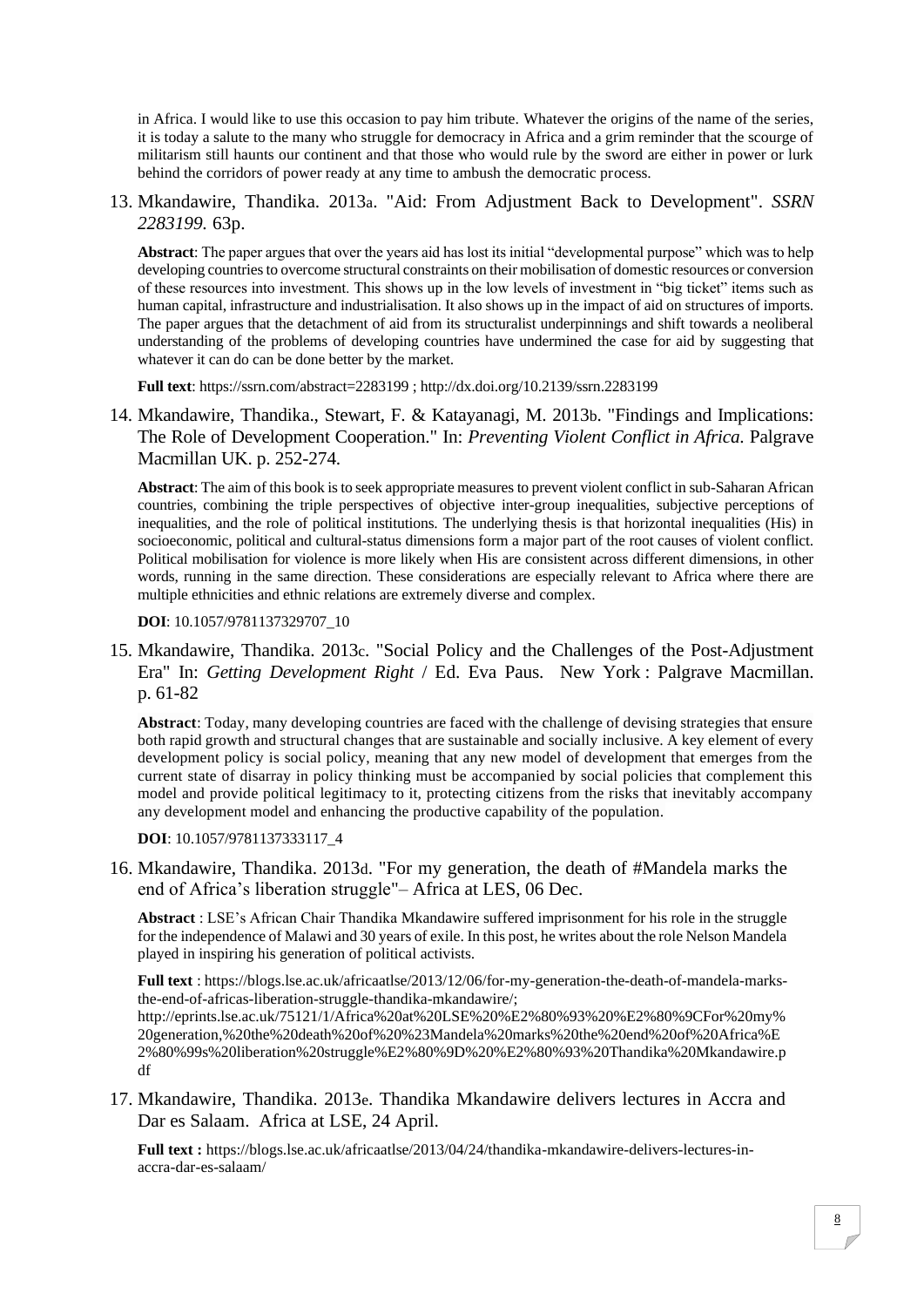18. Mkandawire, Thandika ; Mine, Y. ; Stewart, F. ; S Fukuda-Parr, S. 2013f. "Preventing violent conflict in Africa: Inequalities, perceptions and institutions." Springer. 325p.

**Abstract** : Horizontal inequalities are root causes of violent conflict in Africa. Yet, people take actions not because of statistical data on inequalities, of which they might not be aware, but because of injustices they perceive. This volume analyses the results of original surveys with over 3,000 respondents in African cities and towns, exposing clear discrepancies between objective inequalities and people's subjective perceptions. The contributors examine experiences in country pairs and probe into the reasons why neighbouring countries, sharing common historical traits, sometimes took contrasting pathways of peace and violent conflict. Combining quantitative analysis and qualitative anatomy of historical experiences of conflict and reconciliation in Rwanda, Burundi, Ghana, Côte d'Ivoire, South Africa, Zimbabwe, Uganda, Tanzania, Kenya and Nigeria, the study brings forward a set of policy recommendations for development practitioners. This work further addresses the issue of institutional choice and reveals how sustainable power-sharing and decentralisation contribute to political stability in Africa.

**DOI** : 10.1057/9781137329707

19. Mkandawire, Thandika ; Stewart F. ; Katayanagi M. 2013g. "Findings and Implications: The Role of Development Cooperation." In: *Mine Y., Stewart F., Fukuda-Parr S., Mkandawire T. (eds) Preventing Violent Conflict in Africa. Conflict, Inequality and Ethnicity*. Palgrave Macmillan, London.

**Abstract** : The aim of this book is to seek appropriate measures to prevent violent conflict in sub-Saharan African countries, combining the triple perspectives of objective inter-group inequalities, subjective perceptions of inequalities, and the role of political institutions. The underlying thesis is that horizontal inequalities (His) in socioeconomic, political and cultural-status dimensions form a major part of the root causes of violent conflict. Political mobilisation for violence is more likely when His are consistent across different dimensions, in other words, running in the same direction. These considerations are especially relevant to Africa where there are multiple ethnicities and ethnic relations are extremely diverse and complex.

**DOI** : [https://doi.org/10.1057/9781137329707\\_10](https://doi.org/10.1057/9781137329707_10)

20. Mkandawire, Thandika. 2012a. "Building the African state in the age of globalisation: the role of social pacts and the lessons for South Africa: Inaugural Annual Lecture." Mapungubwe Institute for Strategic Reflection, Johannesburg.

**Full text** :<https://mistra.org.za/wp-content/uploads/2019/10/mkandawireinaugural0312.pdf>

21. Mkandawire, Thandika. 2012b. Transformative Social Policy and the Developmental State. Mount Holyoke College 2012 global conference, Mount Holyoke College.

**Full text**: https://dcache. mtholyoke. edu/sites/default/files/global/docs/Mkandawire. pdf.

22. Mkandawire, Thandika. 2012c. "The global economic context." In: *Towards a new map of Africa,* Routledge, p.179-206.

**Abstract:** Globalization is a multifaceted process that defies unique definition. Different authors emphasize different things about causes and effects of globalization, partly because of differences in the definition of the process, partly because of differences in focus and partly because of different ideological predispositions about the pro cess itself. In this chapter I will treat globalization as a process whereby national and international policy-makers proactively or reactively promote domestic and external liberalization. Africa illustrates, perhaps better than elsewhere, that globalization is very much a policy-driven process. While in other parts of the world it may be credible to view globalization a s driven by technology and the 'invisible hand' of the market, in Africa most of the features of globalization and the forces associated with it have been shaped by Bretton Woods Institutions (BWIs) and Africa's adhesion to a number of conventions such as the World Trade Organization (WTO) which have insisted on opening up markets. African governments have voluntarily, or under duress, reshaped domestic policies to make their economies more open. The issue therefore is not whether Africa is being globalized but under what conditions the process is taking place and why, despite such relatively high levels of integration into the world economy, growth has faltered.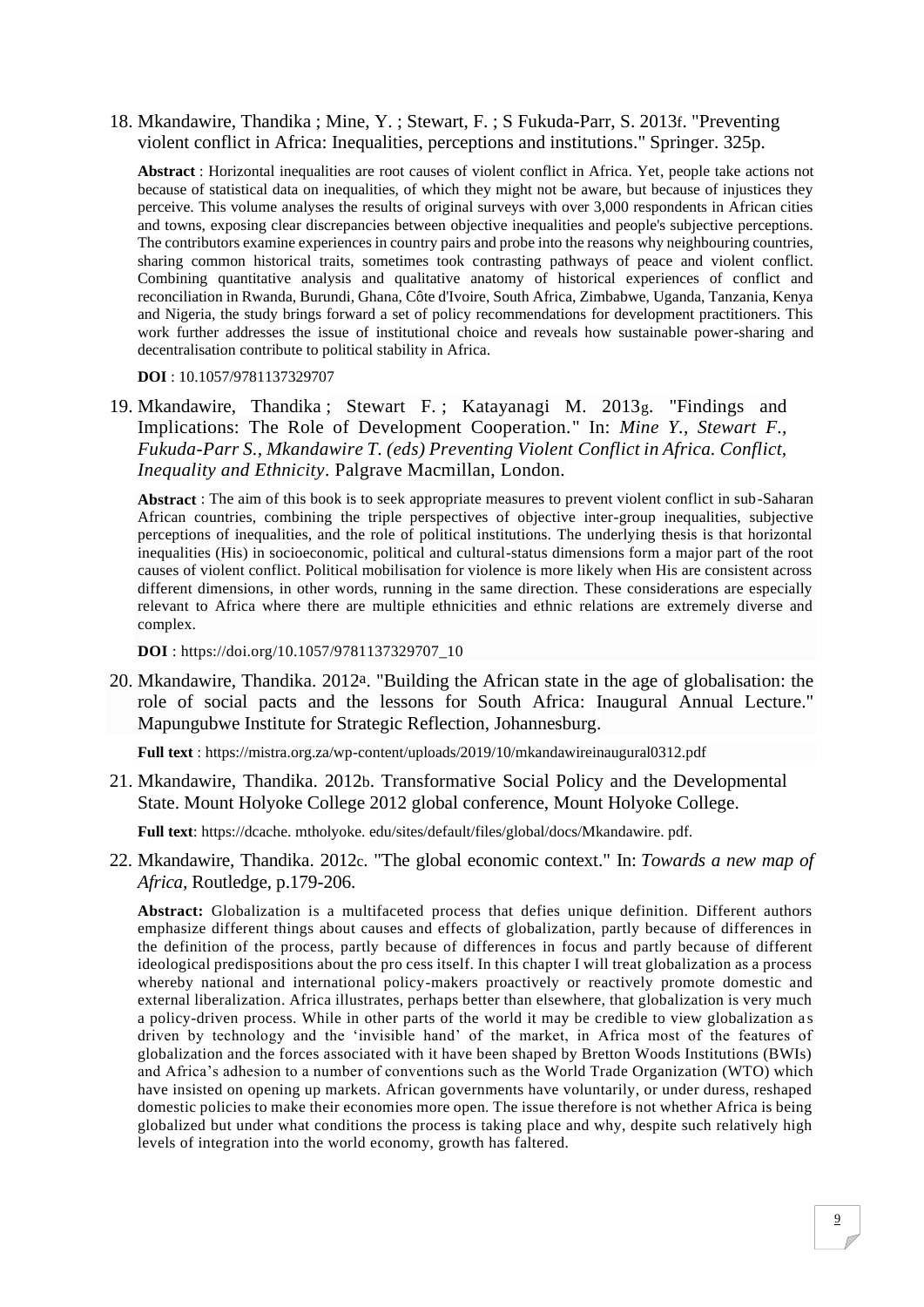23. Mkandawire, Thandika. 2011a. "Institutional Monocropping and Monotasking in Africa", in: *Good Growth and Governance in Africa: Rethinking Development Strategies*. Akbar Noman, Kwesi Botchwey, Howard Stein, and Joseph E. Stiglitz eds. Oxford: Oxford University Press, p.80-113

#### **Full text**:

[http://unrisd.org/80256B3C005BCCF9%2F\(httpAuxPages\)%2F63E22182274F74DEC125761C002FFAAC%](http://unrisd.org/80256B3C005BCCF9%2F(httpAuxPages)%2F63E22182274F74DEC125761C002FFAAC%2F$file%2FMkandawireDGWB.pdf) [2F\\$file%2FMkandawireDGWB.pdf](http://unrisd.org/80256B3C005BCCF9%2F(httpAuxPages)%2F63E22182274F74DEC125761C002FFAAC%2F$file%2FMkandawireDGWB.pdf)

24. Mkandawire, Thandika. 2011b. "Welfare Regimes and Economic Development: Bridging the Conceptual Gap", in: *Overcoming the Persistence of Poverty and Inequality*. Valpy Fitzgerald, Judith Heyer and Rosemary Thorp eds. Basingstoke: Palgrave.

**Abstract**: When in 1999 I proposed to the board of the United Nations Research Institute for Social Development (UNRISD) a research agenda on 'Social Policy in a Development Context', Frances Stewart was then a member of the board. A question was raised as to why context was in the singular form. I argued that we wanted to examine the role of social policy where economic development was *intentionally* on the agenda. We also wanted to examine how social policy could be a transformative or developmental tool without compromising its intrinsic value. Stewart was one of the strongest supporters of this new programme, which a chairman of the board was later to label the institute's 'flagship' research programme. The research agenda itself was inspired by the Copenhagen Social Summit held in 1995, whose resolution insisted that social development and economic development are not separable but mutually constitutive and that, although the situations of developing countries and developed countries differ, social issues in each revolve around the same fundamental matters of economic welfare, equity and social justice. One implication of this is that conversations between the literatures on social development and economic development strategies in developing countries on the one hand, and those on welfare regimes and social policy in developed countries on the other can contribute to the construction of a single analytical framework for the shared agenda of human development.

**DOI**: [https://doi.org/10.1057/9780230306721\\_7](https://doi.org/10.1057/9780230306721_7)

- 25. Mkandawire, Thandika. 2011c. "Rethinking Africa's re-industrialisation and regional cooperation: what is the best way forward?" In: Mbeki, Moeletsi, (ed.) Advocates for Change: How to Overcome Africa's Challenges. Picador Africa, Johannesburg, South Africa.
- 26. Mkandawire, Thandika. 2011d. "Rethinking pan-Africanism: national and the new regionalism." In : Moyo, Sam and Yeros, Paris, (eds.) Reclaiming the Nation: the Return of the National Question in Africa, Asia and Latin America. Pluto Press, London, UK, pp. 31- 53. ISBN 9780745330822

**Abstract** : One of the major forms of globalisation has been regionalism, by which nations have sacrificed some of their sovereignty to regional supranational authorities in order to protect themselves from the assault on their sovereignty, social models and cultures.<sup>1</sup> The European Union is probably the most outstanding achievement in this respect, but there are many other regional initiatives and ideological expressions that indicate this response. In all these schemes, the regionalist ideologies and aspirations have to reconcile themselves to the nationalist aspirations, which remain a defining feature of the global order and, indeed, underpin much of the regional initiatives. It has...

**DOI**: 10.2307/j.ctt183h0tp.5

27. Mkandawire, Thandika. 2010a. "Running while others walk: knowledge and the challenge of Africa's development." In : LSE African Initiative inaugural lecture, 44p.

Abstract : Africa lags behind other developing nations both economically and by other related social indicators. There is widespread feeling in Africa that, in the words of Nyerere, 'Africa must run while others walk'. The lecture will consider the implications of this task on African scholarship. Thandika Mkandawire is professor of African development at DESTIN. His current research interests include social policy and development, the political economy of economic policy in Africa.

#### **Full text :**

[http://eprints.lse.ac.uk/55395/1/Mkandawire\\_Running\\_while\\_others\\_walk\\_LSE\\_African\\_Initiative\\_2010.pd](http://eprints.lse.ac.uk/55395/1/Mkandawire_Running_while_others_walk_LSE_African_Initiative_2010.pdf) [f](http://eprints.lse.ac.uk/55395/1/Mkandawire_Running_while_others_walk_LSE_African_Initiative_2010.pdf)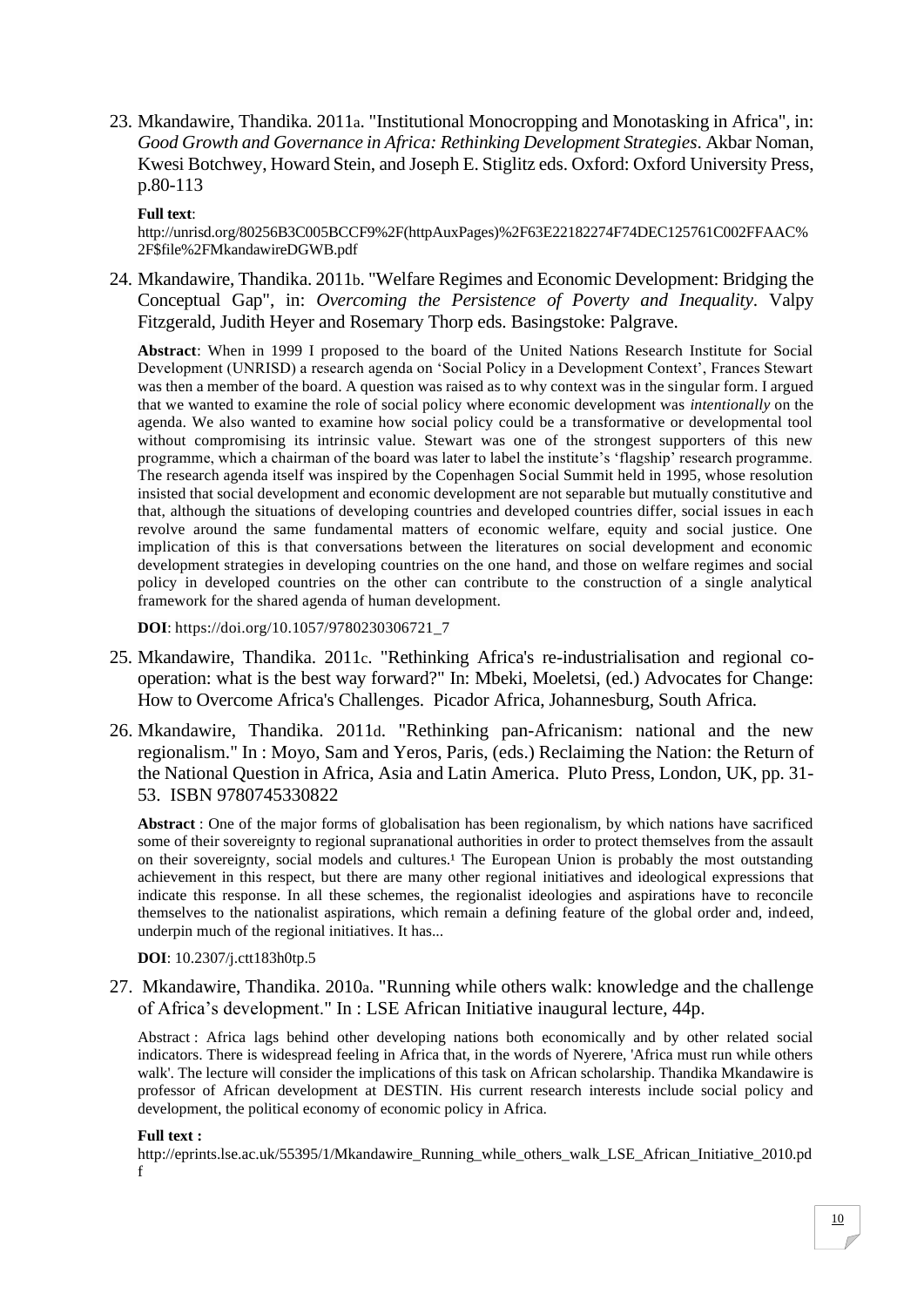- 28. Mkandawire, Thandika. 2010b. "From maladjusted states to democratic developmental states in Africa." in: *Constructing a democratic developmental state in South Africa: Potentials and Challenges,* Omano Edigheji (ed). Cape Town: HSRC Press, p. 59 - 81.
- 29. Mkandawire, Thandika. 2010c. "Aid, state and development." New York: United Nations.
- 30. Mkandawire, Thandika. 2009a. "Las corporaciones transnacionales en África: algunos problemas de investigación" in *África: Perspectivas Sobre Su Cultura e Historia*. Tomo 1, edited by José Arturo Saavedra C., by Alejandro Licona, 1st ed., Colegio De Mexico, México, D.F., p. 27–49.

**Abstract**: El papel de las empresas cransnacionales (ETN) en África sigue siendo parte de uno de los campos menos investigados de la gama de fenómenos que condicionan el proceso de la acumulación y el cambio social en África. Desde el enfoque del "centro", puede justificarse la investigación limitada al hecho de que África sigue estando relativamente marginada en cuanto se refiere a las actividades de inversión de las ETN. La información sobre la distribución sectorial del total de las inversiones directas a nivel mundial muestra que de los 160 mil millones de dólares norteamericanos estimados a principios de los setenta, sólo...

**Full text:** [https://www.jstor.org/stable/j.ctv3dnp4k.4;](https://www.jstor.org/stable/j.ctv3dnp4k.4) **DOI**: 10.2307/j.ctv3dnp4k.4

31. Mkandawire, Thandika. 2009c. "Institutional monocropping and monotasking in Africa." in: Noman, Akbar, Botchwey, Kwesi, Stein, Howard and Stiglitz, Joseph E., (eds.) Good Growth and Governance in Africa: Rethinking Development Strategies. United Nations Research Institute for Social Development, Geneva, Switzerland

**Abstract**: The study of institutions is once again at the centre of development thinking in Africa. Early development economists were aware that institutions were the framework within which markets work, and the motors that can drive markets to perform differently from what would be expected by the simple extrapolation of their past performance. In fact, innovative institutional development would allow latecomers to move much faster and optimal arrangements would alter developmental trajectories. However, neoliberal policies were followed through facilitating the workings of the market, thereby removing distortions, in particular the negative role of the state. When it was found that the adjustment based on these policies had failed, policy failure and, subsequently, institutional weakness was blamed. Mkandawire argues that the upsurge of interest in institutions is welcome and long overdue. However, the new focus is marred by the tethering of institutions to a "one-sizefits-all" policy perspective, incorporated into neoliberalism with a focus on credibility and property rights. This has led to "institutional monocropping": idealized versions of Anglo-American institutions being imposed on developing countries on the assumption that they would transcend national circumstances and cultures. According to the author, institutional reforms also suffer from the insistence on institutional "monotasking", whereby institutions are reduced to servicing a standard set of often imposed policies or tasks, and from the endless experimentation on institutions that renders them highly unstable and unpredictable…

### **Full text:**

[http://www.unrisd.org/80256B3C005BCCF9/httpNetITFramePDF?ReadForm&parentunid=63E22182274F74](http://www.unrisd.org/80256B3C005BCCF9/httpNetITFramePDF?ReadForm&parentunid=63E22182274F74DEC125761C002FFAAC&parentdoctype=paper&netitpath=80256B3C005BCCF9/(httpAuxPages)/63E22182274F74DEC125761C002FFAAC/$file/MkandawireDGWB.pdf) [DEC125761C002FFAAC&parentdoctype=paper&netitpath=80256B3C005BCCF9/\(httpAuxPages\)/63E2218](http://www.unrisd.org/80256B3C005BCCF9/httpNetITFramePDF?ReadForm&parentunid=63E22182274F74DEC125761C002FFAAC&parentdoctype=paper&netitpath=80256B3C005BCCF9/(httpAuxPages)/63E22182274F74DEC125761C002FFAAC/$file/MkandawireDGWB.pdf) [2274F74DEC125761C002FFAAC/\\$file/MkandawireDGWB.pdf](http://www.unrisd.org/80256B3C005BCCF9/httpNetITFramePDF?ReadForm&parentunid=63E22182274F74DEC125761C002FFAAC&parentdoctype=paper&netitpath=80256B3C005BCCF9/(httpAuxPages)/63E22182274F74DEC125761C002FFAAC/$file/MkandawireDGWB.pdf)

32. Mkandawire, Thandika ; Ariate Jr, J. F. ; Cabilo, Z. M. D., et.al. 2009d. "Localizing and transnationalizing contentious politics: global civil society movements in the Philippines." Lexington Books.

**Abstract** : The Philippines makes an interesting case for examining direct and collective acts of contention against the neoliberal project of economic globalization. Crippled by foreign debt, indiscriminate liberalization of trade, falling stock markets, and perpetual corruption, the Philippines is also a democratic polity and one of the few countries in Asia with a vibrant and dynamic civil society sector. This collection has chapters on the Freedom from Debt Coalition's campaign on debt relief, the Stop-the-New-Round Coalition's advocacy to change international trade rules and barriers, the global taxation initiative as embodied in Tobin tax advocacy in the country, the Transparency and Accountability Network's anti-corruption effort, and the Philippine Fair Trade Forum's enterprise on fair trade. Localizing and Transnationalizing Contentious Politics is the first work of its kind to focus on five global civil society movements in the Philippines and their responses to the inequities of neoliberal globalization. Northern scholars have acknowledged the persistent absence of the South in research on activism around global issues, and this book can help fill this gap. Using political process theory as a framework, the book traces the emergence, development and diffusion of these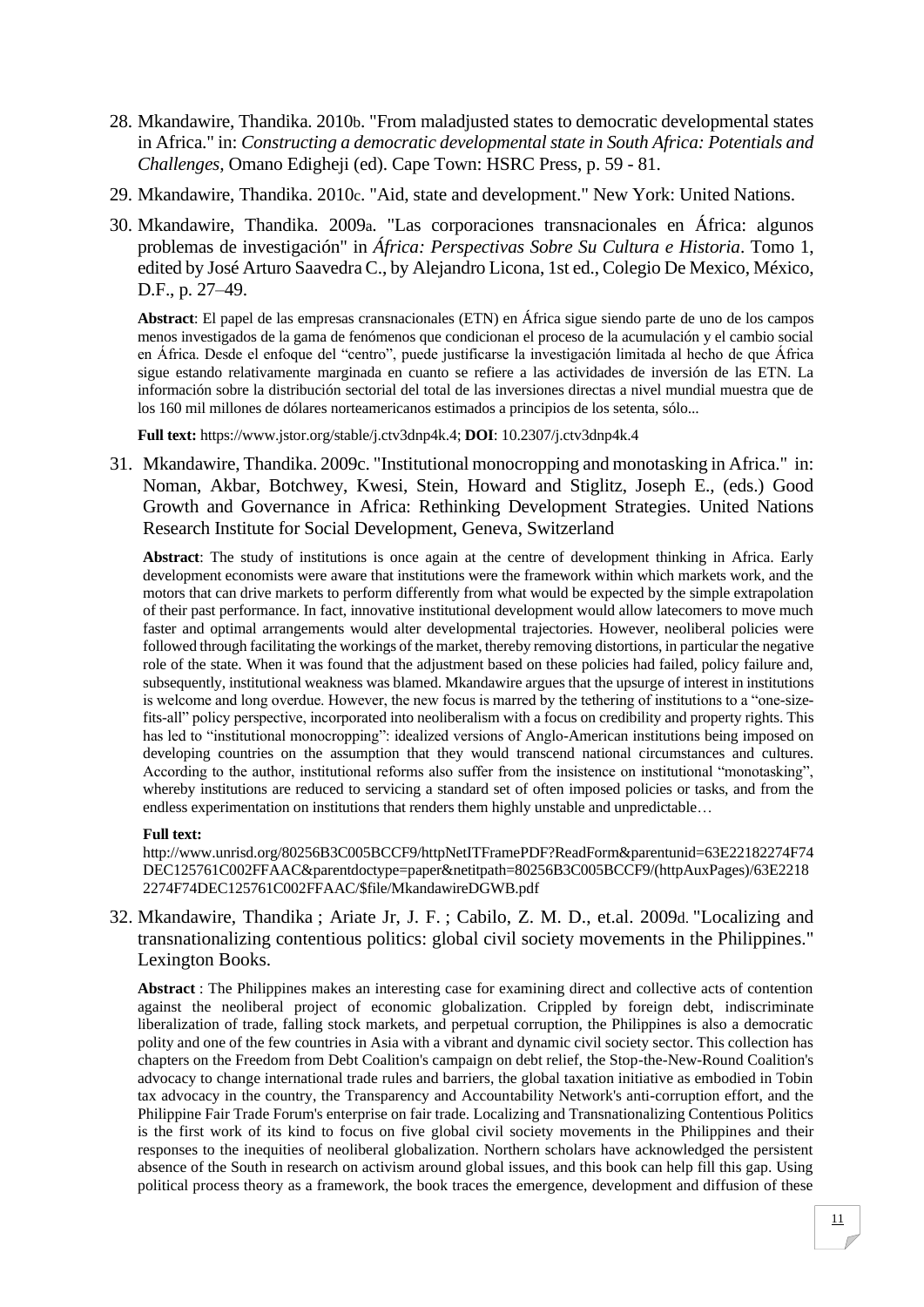social movements in the Philippines. Globalization is taken as the environment in which they operate to highlight the role of increased interdependence and internationalization, and the predominance of a particular ideology in the dynamics of contention.

- 33. Mkandawire, Thandika. 2007. "Targeting and universalism in poverty reduction." In: *Antonio Ocampo, José and Jomo, K. S., (eds.) Policy Matters: Economic and Social Policies to Sustain Equitable Development*. Zed Books, Hyderabad, India. ISBN 9781842778364.
- 34. Mkandawire, Thandika. 2006a. "Foreword." in: *Pro-Poor Macroeconomics: potential and limitations*. Giovanni Andrea Cornia ed. London: Palgrave/UNRISD.
- 35. Mkandawire, Thandika. 2006b. "Disempowering Democracies and the Persistence of Poverty." *Democracy, Governance and Human Rights Governance Paper*, No. 21, UNRISD 2006.

**Full text** : [http://unrisd.org/80256B3C005BCCF9/\(httpAuxPages\)/660234231C9D6710C1257](http://unrisd.org/80256B3C005BCCF9/(httpAuxPages)/660234231C9D6710C1257%2017800248890/%20$file/mkand-pp-dghr.pdf)  [17800248890/ \\$file/mkand-pp-dghr.pdf](http://unrisd.org/80256B3C005BCCF9/(httpAuxPages)/660234231C9D6710C1257%2017800248890/%20$file/mkand-pp-dghr.pdf)

36. Mkandawire, Thandika (ed.). 2005a. "Social Policy in Development Context." London: Palgrave/UNRISD.

**Summary** : Social policy refers to collective interventions directly affecting transformation in social welfare, social institutions and social relations. In developing countries, social policy has become increasingly pertinent due to the increasing provision of social services by transnational actors including aid donors, non-governmental organisations and transnational corporations. In this changing environment, the role of the state is to provide 'an enabling environment' for the private provision of social services, whilst reducing its own expenditure and activities in the social sector.

#### **Full text**:

[http://www.unrisd.org/80256B3C005BCCF9/httpNetITFramePDF?ReadForm&parentunid=C83739F8E9A9A](http://www.unrisd.org/80256B3C005BCCF9/httpNetITFramePDF?ReadForm&parentunid=C83739F8E9A9AA0980256B5E003C5225&parentdoctype=paper&netitpath=80256B3C005BCCF9/(httpAuxPages)/C83739F8E9A9AA0980256B5E003C5225/$file/mkandaw1.pdf) [A0980256B5E003C5225&parentdoctype=paper&netitpath=80256B3C005BCCF9/\(httpAuxPages\)/C83739F8](http://www.unrisd.org/80256B3C005BCCF9/httpNetITFramePDF?ReadForm&parentunid=C83739F8E9A9AA0980256B5E003C5225&parentdoctype=paper&netitpath=80256B3C005BCCF9/(httpAuxPages)/C83739F8E9A9AA0980256B5E003C5225/$file/mkandaw1.pdf) [E9A9AA0980256B5E003C5225/\\$file/mkandaw1.pdf](http://www.unrisd.org/80256B3C005BCCF9/httpNetITFramePDF?ReadForm&parentunid=C83739F8E9A9AA0980256B5E003C5225&parentdoctype=paper&netitpath=80256B3C005BCCF9/(httpAuxPages)/C83739F8E9A9AA0980256B5E003C5225/$file/mkandaw1.pdf)

37. Mkandawire, Thandika. 2005b. "Social Policy in Development Context: Introduction," in *Social Policy in a Development Context*. Thandika Mkandawire ed. London: Palgrave/UNRISD, p. 1-36.

**Abstract**: Both the contemporary normative discourse and the emerging consensus on development insists on putting in place social institutions (including states) that are developmental (in that they sustain high rates of growth and the structural transformation of economies), that are socially inclusive and that are sanctioned by democratic processes that fully respect the human rights of all citizens. Such an understanding can be surmised from the many resolutions of major international conferences of the 1990s and is reflected at the national level in struggles for democracy, equity and the clamour for bringing development back onto the economic policy agenda. On a more theoretical level, this understanding of development has been succinctly stated by Amartya Sen (1999) in his *Development as Freedom* in which he argues that economic development, equity and democracy are mutually constitutive.

**Preview :** [https://link.springer.com/chapter/10.1057/9780230523975\\_1](https://link.springer.com/chapter/10.1057/9780230523975_1)

38. Mkandawire, Thandika. 2005c. "Targeting and Universalism in Poverty Reduction." UNRISD: Geneva. 30p. (Social Policy and Development Programme Paper Number 23), December 2005.

**Abstract** : For much of its history, social policy has involved choices about whether the core principle behind social provisioning will be "universalism", or selectivity through "targeting". Under universalism, the entire population is the beneficiary of social benefits as a basic right, while under targeting, eligibility to social benefits involves some kind of means-testing to determine the "truly deserving". Policy regimes are hardly ever purely universal or purely based on targeting, however; they tend to lie somewhere between the two extremes on a continuum, and are often hybrid, but where they lie on this continuum can be decisive in spelling out individuals' life chances and in characterizing the social order.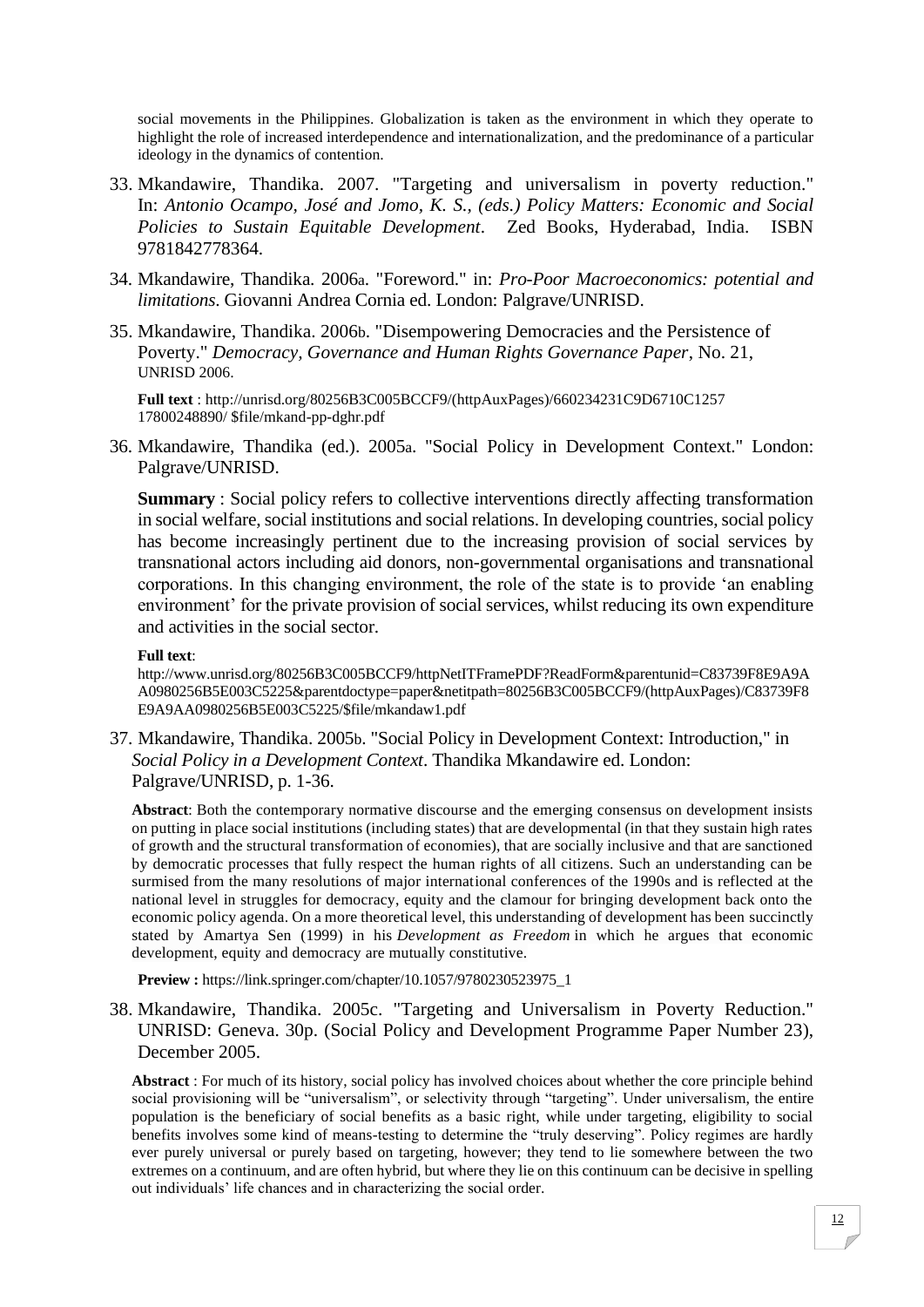This paper is divided into two parts. In the first part, Thandika Mkandawire discusses the forces behind the shift from universalism toward selectivity in using social policies to combat poverty in the developing countries. In the second part, a review of the lessons from such policies, he considers the administrative difficulties of targeting in the poor countries, the political economy bases of policy choices, and the consequences of policy choices for individual incentive. Mkandawire pays special attention to costeffectiveness, because advocates of selectivity in the fight against poverty raise it as the main argument in its favour.

#### **Full text:**

[http://unrisd.org/80256B3C005BD6AB/\(httpAuxPages\)/B120F1A6533B5069C1257139002E4DC8/\\$file/Mkan](http://unrisd.org/80256B3C005BD6AB/(httpAuxPages)/B120F1A6533B5069C1257139002E4DC8/$file/Mkand.pdf) [d.pdf](http://unrisd.org/80256B3C005BD6AB/(httpAuxPages)/B120F1A6533B5069C1257139002E4DC8/$file/Mkand.pdf)

- 39. Mkandawire, Thandika. 2004a. "Social Policy in a Development Context." Geneva: UNRISD, 2004. 354 p. (Social Policy in a Development context series / UNRISD). ISBN:1- 4039-3661-7; Basingstoke, Hampshire; New York: Palgrave Macmillan.
- 40. Mkandawire, Thandika. 2004b "Social Policy in a Development Context." in: *Social Policy in a Development Context*. Thandika Mkandawire ed. Basingstoke: Palgrave Macmillan, p. 1-36.

Summary: This paper addresses the following problem: How can social policies be used to enhance social capacities for economic development without, in the process, eroding the intrinsic values of the social ends that policy makers purport to address? The paper argues that this requires rethinking social policy away from its conception as a residual category of "safety nets" that merely counteract policy failures or developmental disasters. Social policy should be conceived as involving overall and prior concerns with social development, and as a key instrument that works in tandem with economic policy to ensure equitable and socially sustainable development …

#### **Full text:**

[https://pdfs.semanticscholar.org/2fba/0601a1a5ba22e2256d47d24378996e48a42e.pdf?\\_ga=2.217237471.8561](https://pdfs.semanticscholar.org/2fba/0601a1a5ba22e2256d47d24378996e48a42e.pdf?_ga=2.217237471.856174677.1588644450-106007236.1588644450) [74677.1588644450-106007236.1588644450](https://pdfs.semanticscholar.org/2fba/0601a1a5ba22e2256d47d24378996e48a42e.pdf?_ga=2.217237471.856174677.1588644450-106007236.1588644450)

- 41. Mkandawire, Thandika. 2004d. "Can Africa have developmental states?" in: *Making the International: Economic Interdependence and Political order*. Simon Bromley, Maureen Macinosh, William Brown and Marc Wuyts eds. London: Pluto Press in association with the Open University Press, p. 291-329. ISBN 9780745321356.
- 42. Mkandawire, Thandika. 2004e. "Disempowering new democracies and the persistence of poverty." *In: Spoor, Max, (ed.) Globalisation, Poverty and Conflict*. Kluwer, Netherlands, p. 117-145. ISBN 9781402028571.

**Abstract** : In this paper, Thandika Mkandawire considers two processes taking place simultaneously in developing countries: the adoption of orthodox economic policies during a period of growing awareness of the pervasiveness and persistence of poverty, on the one hand, and the growing political empowerment of the majority of the population through processes of democratization, on the other hand. During the last decade, international conferences, pronouncements by international organizations and bilateral donors, campaigning by non-governmental organizations and the declarations of national governments have brought the issue of poverty back onto international and national agendas, following decades when it had been displaced by excessive focus on adjustment and stabilization. At the same time, significant steps have been made toward democracy in many countries. This wave of democratization has also served to highlight the blight of poverty, partly because of the greater transparency in political and economic affairs, partly because of the political empowerment of the poor themselves, and partly because of the growing recognition that poverty impinges on democracy's own prospects. Until very recently, it was assumed either that democracy was a luxury poor countries could not afford, or that socioeconomic conditions in these countries were not auspicious for the implantation of democracy. But the emergence of democracies in social and economic conditions that had been ruled out by theories that insisted on a number of economic preconditions for its emergence has led to a new optimism about the prospects for democracy under widely divergent economic and social conditions. Unfortunately, however, this has also led to a view about democratic consolidation that assumes an extremely voluntaristic character, overemphasizing the role of political leadership, strategic choices about basic institutional arrangements or economic policy, and other contingent process variables. This focus on political crafting of democracies has bred complacency about the possibility of consolidating democracies in unfavourable structural contexts. The author argues that it is important to bear in mind both the ideational and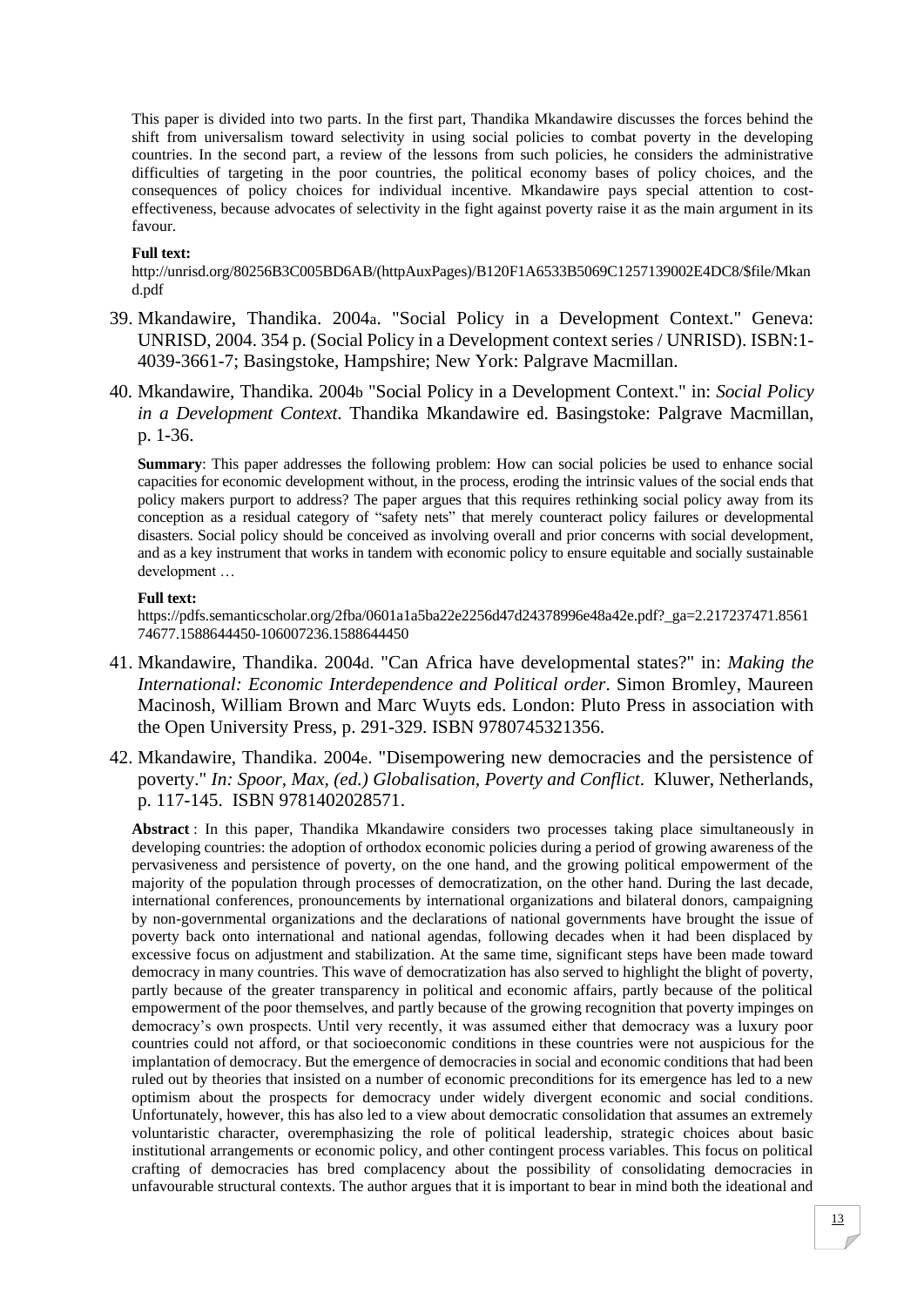the many structural impediments to the consolidation of democracy in the developing countries. One such constraint is the predominance of economic policies that hamper democracies from addressing issues of equity and poverty. Mkandawire focuses on the fact that new democracies have tended to be more orthodox than older democracies.

#### **Full text :**

[http://www.unrisd.org/80256B3C005BCCF9%2F\(httpAuxPages\)%2F660234231C9D6710C125717800248](http://www.unrisd.org/80256B3C005BCCF9%2F(httpAuxPages)%2F660234231C9D6710C125717800248890%2F$file%2Fmkand-pp-dghr.pdf) [890%2F\\$file%2Fmkand-pp-dghr.pdf](http://www.unrisd.org/80256B3C005BCCF9%2F(httpAuxPages)%2F660234231C9D6710C125717800248890%2F$file%2Fmkand-pp-dghr.pdf)

- 43. Mkandawire, Thandika. 2003a. "Economy: Post-Independence," in: *Encyclopedia of Twentieth-Century African History*. Dickson Eyoh and Paul T. Zeleza ed. London: Routledge, p. 168-74.
- 44. Mkandawire, Thandika. 2003b. "Intellectuals: Post-Independence," in: *Encyclopedia of Twentieth-Century African History*. Dickson Eyoh and Paul T. Zeleza (eds). London: Routledge, p. 274-280. ISBN 9780415234795.
- 45. Mkandawire, T., & Rodríguez, V. 2003c. *The Need to Rethink Development Economics: Report of the UNRISD Conference, 7-8 September 2001, Cape Town, South Africa*. UNRISD.

**Abstract**: Up until the 1970s, problems of welfare and unemployment in the developed countries, and those of poverty and underdevelopment in the developing ones, were interpreted through the lenses of the corpus of knowledge recognized as Keynesian economics and "development economics" respectively. But the oil crisis, "stagflation" and subsequent indebtedness of the developing countries severely put to test the models and the theories that had underpinned their welfare and development policies.

Although there was little in common between the actual analytical content of Keynesian doctrine and that of development economics, the two approaches shared critical views of neoclassical economic theory, and the related acceptance of state intervention. They also had in common the understanding that the economy described by neoclassical economists was a "special case", and there were many other economies that could be "stylized" by entirely different models because they were characterized by different structural features. Furthermore, they shared the view that the state could play an important role in addressing these structural features, which often resulted in "market failures". Both were induced by the need to solve policy problems and were not merely formal theoretical disciplines whose modelling was based on "real economies" trapped in a particular equilibrium (unemployment or underdevelopment) from which they had to be extricated. These positions opened them to attack from neoliberalism.

#### **Full text**:

[http://www.unrisd.org/80256B3C005BCCF9/httpNetITFramePDF?ReadForm&parentunid=CE9095BA4A739](http://www.unrisd.org/80256B3C005BCCF9/httpNetITFramePDF?ReadForm&parentunid=CE9095BA4A739828C1256BC90047D402&parentdoctype=paper&netitpath=80256B3C005BCCF9/(httpAuxPages)/CE9095BA4A739828C1256BC90047D402/$file/mkandawi.pdf) [828C1256BC90047D402&parentdoctype=paper&netitpath=80256B3C005BCCF9/\(httpAuxPages\)/CE9095B](http://www.unrisd.org/80256B3C005BCCF9/httpNetITFramePDF?ReadForm&parentunid=CE9095BA4A739828C1256BC90047D402&parentdoctype=paper&netitpath=80256B3C005BCCF9/(httpAuxPages)/CE9095BA4A739828C1256BC90047D402/$file/mkandawi.pdf) [A4A739828C1256BC90047D402/\\$file/mkandawi.pdf](http://www.unrisd.org/80256B3C005BCCF9/httpNetITFramePDF?ReadForm&parentunid=CE9095BA4A739828C1256BC90047D402&parentdoctype=paper&netitpath=80256B3C005BCCF9/(httpAuxPages)/CE9095BA4A739828C1256BC90047D402/$file/mkandawi.pdf)

- 46. Mkandawire, Thandika. 2002a. "Financing of the New Partnership for Africa's Development (NEPAD)." in: *Anyang' Nyong'o, Peter, Ghirmazion, Aseghedech and Davinder, Lamba, (eds.) New Partnership for Africa's Development, Nepad: a New Path?* Heinrich Böll Foundation, Regional Office, East and Horn of Africa, Nairobi, Kenya, pp. 105-118. ISBN 9966977201.
- 47. Mkandawire, Thandika. 2002b. "Incentives, Governance and Capacity Development: What Role for Technical Assistance in Africa?." in : *Annan, Kofi, Lopes, Carlos, Malik, Halid and Fukuda-Parr, Sakiko, (eds.) Capacity for Development New Solutions to Old Problems.* Earthscan Publications Ltd, London, UK, p.147-168. ISBN 9781853839191.

**Full text**[: https://www.undp.org/content/undp/en/home/librarypage/capacity-building/capacity-for](https://www.undp.org/content/undp/en/home/librarypage/capacity-building/capacity-for-development-new-solutions-to-old-problems-full-text.html)[development-new-solutions-to-old-problems-full-text.html](https://www.undp.org/content/undp/en/home/librarypage/capacity-building/capacity-for-development-new-solutions-to-old-problems-full-text.html)

- 48. Mkandawire, Thandika. 2001a. "Policy Coherence: Trends and Policy Implications for International Development Cooperation." Parliamentary Commission on Swedish Policy for Global Development. Stockholm, Sweden.
- 49. Mkandawire, Thandika. 2001b. "Social policy in a development context.". United Nations, Geneva, Switzerland. (Social policy and development programme paper ; 7).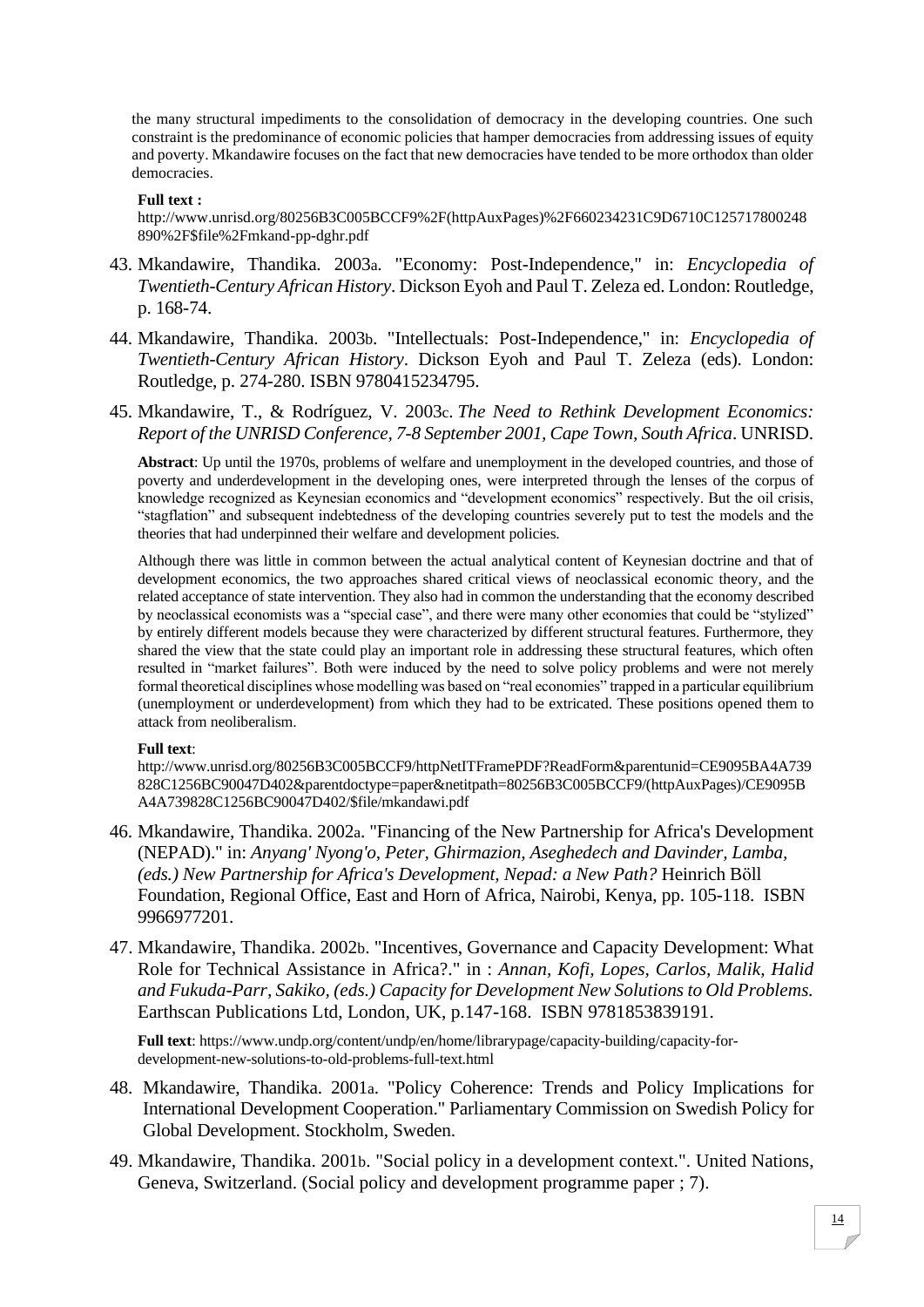#### **Full text** :

[http://www.unrisd.org/80256b3c005bccf9/\(httpauxpages\)/c83739f8e9a9aa0980256b5e003c5225/\\$file/mkan](http://www.unrisd.org/80256b3c005bccf9/(httpauxpages)/c83739f8e9a9aa0980256b5e003c5225/$file/mkandaw1.pdf) [daw1.pdf](http://www.unrisd.org/80256b3c005bccf9/(httpauxpages)/c83739f8e9a9aa0980256b5e003c5225/$file/mkandaw1.pdf)

50. Mkandawire, Thandika and Rodríguez, Virginia. 2000a. "Globalization and social development after Copenhagen: premises, promises and policies." United Nations Research Institute for Social Development, Geneva, Sweden. (Occasional paper ; 10).

**Abstract** : This paper explores the social, economic and ideological context within which the World Summit for Social Development took place. As its subtitle implies, the discussion focuses particularly on some of the assumptions about global trends that were prevalent in 1995 and evaluates their adequacy in the light of the actual course of events during the following five years. The Summit was conceived during a period when neoliberal orthodoxy was at its height. Many countries were—willingly or unwillingly—implementing structural adjustment policies, devised by the Bretton Woods institutions (BWIs), that systematically weakened earlier national development strategies. The public was insistently reminded that, in the muchquoted words of Margaret Thatcher, there was no alternative to the free-market revolution. The collapse of the Soviet Union lent force to that assumption. The neoliberal case against earlier models of economic development and social welfare was further strengthened by growing reference to the process of "globalization", which was seen not as the (reversible) outcome of particular national policies, but as an inevitable fact of contemporary economic life. This justified a broad attack on the welfare state, and indeed on many less comprehensive forms of public social provision that were assumed to be unviable in a highly competitive international marketplace. Notions of equity and social justice became unfashionable…

#### **Full text** :

[http://www.unrisd.org/80256B3C005BCCF9/httpNetITFramePDF?ReadForm&parentunid=DEA5491C2B6](http://www.unrisd.org/80256B3C005BCCF9/httpNetITFramePDF?ReadForm&parentunid=DEA5491C2B61C47980256B67005B74CB&parentdoctype=paper&netitpath=80256B3C005BCCF9/(httpAuxPages)/DEA5491C2B61C47980256B67005B74CB/$file/mkandawi.pdf) [1C47980256B67005B74CB&parentdoctype=paper&netitpath=80256B3C005BCCF9/\(httpAuxPages\)/DEA](http://www.unrisd.org/80256B3C005BCCF9/httpNetITFramePDF?ReadForm&parentunid=DEA5491C2B61C47980256B67005B74CB&parentdoctype=paper&netitpath=80256B3C005BCCF9/(httpAuxPages)/DEA5491C2B61C47980256B67005B74CB/$file/mkandawi.pdf) [5491C2B61C47980256B67005B74CB/\\$file/mkandawi.pdf](http://www.unrisd.org/80256B3C005BCCF9/httpNetITFramePDF?ReadForm&parentunid=DEA5491C2B61C47980256B67005B74CB&parentdoctype=paper&netitpath=80256B3C005BCCF9/(httpAuxPages)/DEA5491C2B61C47980256B67005B74CB/$file/mkandawi.pdf)

51. Mkandawire, Thandika. 2000b. "Non-Organic Intellectuals and 'Learning' in Policy-Making Africa." In: Carlsson, Jerker and Wohlgemuth, Lennart, (eds.) Learning in Development Co-Operation. Expert Group on Development Issues, Ministry of Foreign Affairs, Sweden, Sweden, p. 205-212.

#### **Full text:**

[https://www.researchgate.net/profile/Astri\\_Suhrke/publication/253630051\\_From\\_One\\_Crisis\\_to\\_Another\\_Org](https://www.researchgate.net/profile/Astri_Suhrke/publication/253630051_From_One_Crisis_to_Another_Organisational_Learning_in_UNHCR/links/5492f4520cf286fe3121d632/From-One-Crisis-to-Another-Organisational-Learning-in-UNHCR.pdf) [anisational\\_Learning\\_in\\_UNHCR/links/5492f4520cf286fe3121d632/From-One-Crisis-to-Another-](https://www.researchgate.net/profile/Astri_Suhrke/publication/253630051_From_One_Crisis_to_Another_Organisational_Learning_in_UNHCR/links/5492f4520cf286fe3121d632/From-One-Crisis-to-Another-Organisational-Learning-in-UNHCR.pdf)[Organisational-Learning-in-UNHCR.pdf](https://www.researchgate.net/profile/Astri_Suhrke/publication/253630051_From_One_Crisis_to_Another_Organisational_Learning_in_UNHCR/links/5492f4520cf286fe3121d632/From-One-Crisis-to-Another-Organisational-Learning-in-UNHCR.pdf)

- 52. Mkandawire, Thandika. 2000c. "Agrarian capitalism: from colonial rule to structural adjustment". In: *Agrarian Studies Colloquium Series*, Spring 2000, 2000-03-24.
- 53. Mkandawire, Thandika. 2000d. "African Agrarian Capitalism from Colonialism to Adjustment." Centre for Agrarian Studies, Yale University.
- 54. Mkandawire, Thandika; Solomon, H., Liebenberg, I., Abootalebi, A. R., Adekanye, J., Agbango, G. A., ... & Anyang, N. P. 2000e. "Civil Society in Europe and Africa: Limiting State Power Through a Public Sphere." In Hussein Solomon **;** Ian Liebenberg (eds.)*, Consolidation of Democracy in Africa: A View from the South* (Vol. 29, No. 2, p. 307-351). New York: Centre for Democratic Studies.
- 55. Mkandawire, Thandika. 1999a. "Crisis Management and the Making of 'Choiceless Democracies' in Africa." in *The State, Conflict and Democracy in Africa*. Richard Joseph ed. Boulder CO: Lynne Rienner, p. 119-136.
- 56. Mkandawire, Thandika. 1999b. "Developmental states and small enterprises." in *Enterprise in Africa: Between Poverty and Growth*, Kenneth King and Simon Mcgrath, eds. London: Intermediate Technology Publications.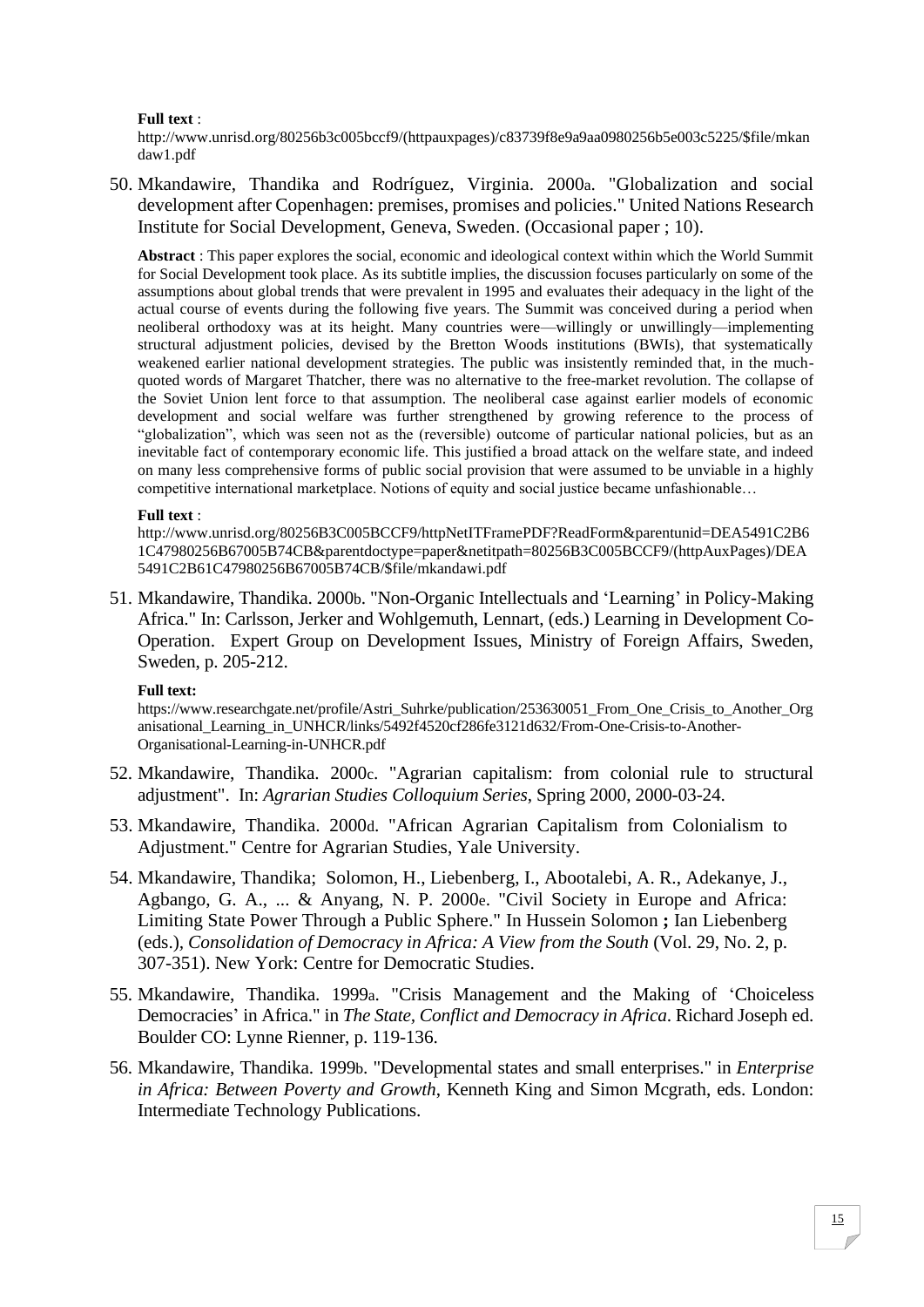- 57. Mkandawire, Thandika. 1999c. "Shifting Commitments and National Cohesion in African Countries." in *Lennart Wohlgemuth, Samantha Gibson, Stephan Klasen and Emma Rothchild eds. Common Security and Civil Society in Africa*. Uppsala: Nordiska Afrikainstitutet, p. 14-41.
- 58. Mkandawire, Thandika. 1999d. "Agriculture, employment, and poverty in Malawi." International Labour Organization, Southern Africa Multidisciplinary Advisory Team, Harare.
- 59. Mkandawire, Thandika. 1998. "Notes on consultancy and research in Africa." Copenhagen: Centre for Development Research (Working paper; 98.13)
- 60. Mkandawire, Thandika. 1996a. "Economic Policy-Making and the Consolidation of Democratic Institutions in Africa," in *Domination or Dialogue: Experiences and Prospects for Africa Development Co-operation*. Kjell Havnevik and Brian van Arkadie eds. Uppsala: Nordiska Afrikainstitutet.
- 61. Mkandawire, Thandika. 1996b. "The State, Human Rights and Academic Freedom." in *The State and the School: An International Perspective*. John D. Turner ed. London: Palmer Press.
- 62. Mkandawire, Thandika. 1996c. "Stylising Accumulation in Africa: The Role of the State." In: *New Directions in Development Economics: Growth, Environmental Concerns and Governments in the 1990s*. Mats Lundhal and Benno Ndulu eds. London: Routledge, p. 323-351.
- 63. Mkandawire, Thandika. 1994a. "Adjustment, Political Conditionality and democratisation in Africa," in *From Adjustment to Development in Africa: Conflict, Controversy, Convergence, Consensus?* G. Cornia and G. Helleiner eds. London: Macmillan, p. 155-73.
- 64. Mkandawire, Thandika. 1994b. "The Political Economy of Privatisation in Africa," in *From Adjustment to Development in Africa: Conflict, Controversy, Consensus?* A. Cornia and G. Helleiner eds. London: Macmillan, p. 192-213.
- 65. Mkandawire, Thandika. 1993. "Zambia," in: *The Rocky Road to Reform: Adjustment, Income, Distribution, and Growth in the Developing World*, L. Taylor ed. Cambridge, Mass.: MIT Press.
- 66. Mkandawire, Thandika. 1992a. "30 Years of Independence in Africa: the economic experience," in *Peter Anyang Nyongo ed. 30 Years of Independence in Africa: The Lost Decades*. Nairobi: AAPS/Academy Science Publishers.
- 67. Mkandawire, Thandika; Hoeven Van Der, Roph, Cornia, Giovanni Andrea ed. 1992b. "Africa's Recovery in the 1990s from Stagnation and Ajustment to Human Development." Houndmills : Macmillan, 375p.
- 68. Mkandawire, Thandika; Cornia, Giovanni Andrea; Hoeven, Rolph Van der. 1992c. "L'Afrique vers la Reprise Economique: de la stagnation et l'ajustement au développement humain." (une étude de l'UNICEF). Paris: Economica, 68p.
- 69. Mkandawire, Thandika. 1992d. "Adjustment with a Democratic Face," in *Africa's Recovery in the 1990s: From Stagnation and Adjustment to Human Development Macmillan*. A. Cornia, Thandika Mkandawire and Rolf van der Hoeven eds.
- 70. Mkandawire, Thandika. 1991. "Deindustrialisation in Africa," in *Anyang'Nyongo Peter and Peter Coughlin (eds). Industrialisation at Bay: African Experiences*. Nairobi: Academy Science Press, p. 130-52.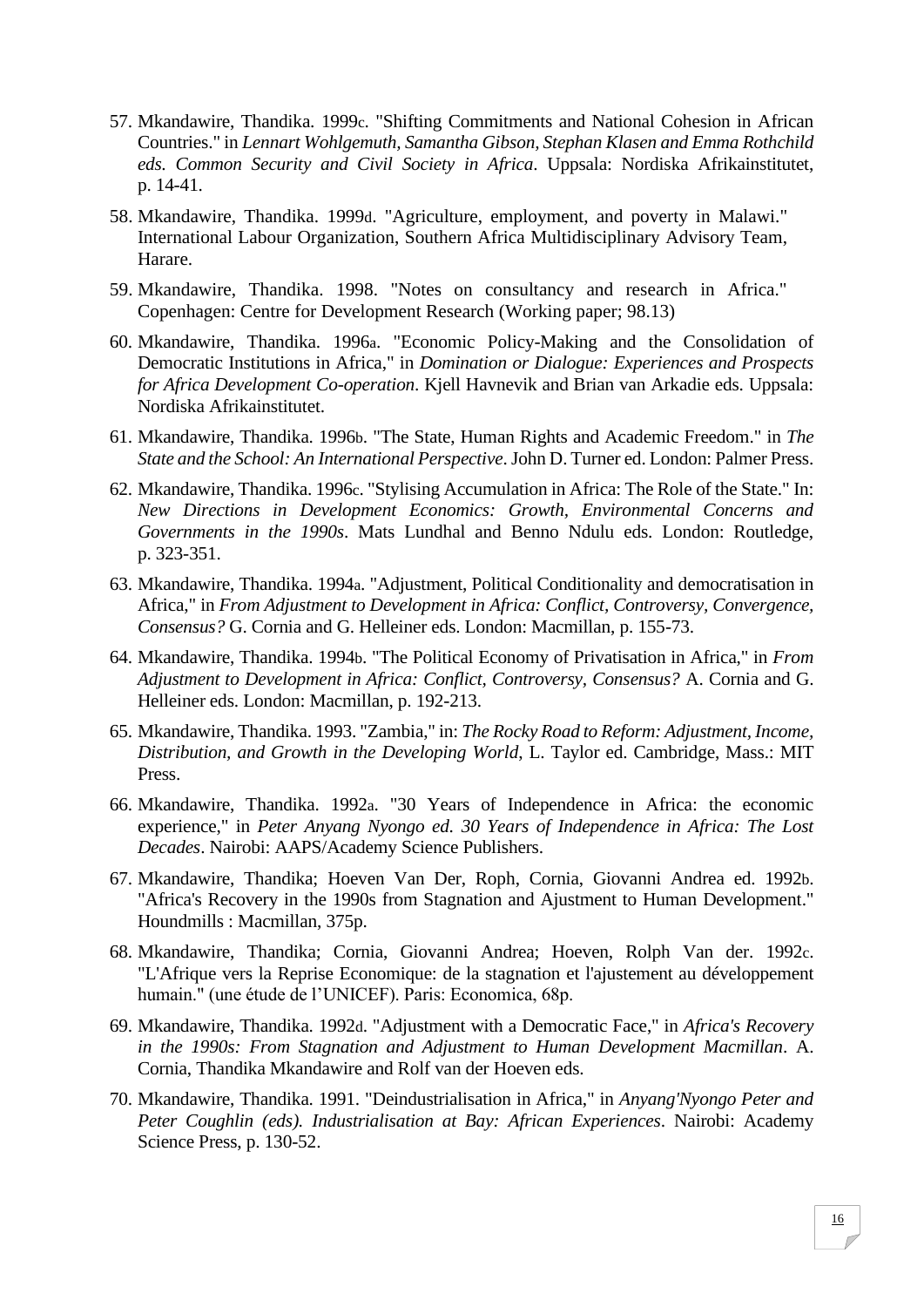71. Mkandawire, P. Thandika, 1985. "The informal sector in the labour reserve economies of Southern Africa with special reference to Zimbabwe." Harare: Institute of Development Studies, University of Zimbabwe. (Working paper / Southern African Team for Employment Promotion ; no. 1).

#### **Full text** :

[https://www.researchgate.net/publication/44827656\\_The\\_informal\\_sector\\_in\\_the\\_labour\\_reserve\\_economie](https://www.researchgate.net/publication/44827656_The_informal_sector_in_the_labour_reserve_economies_of_Southern_Africa_with_special_reference_to_Zimbabwe/link/55a67e8708ae51639c572682/download) [s\\_of\\_Southern\\_Africa\\_with\\_special\\_reference\\_to\\_Zimbabwe/link/55a67e8708ae51639c572682/download](https://www.researchgate.net/publication/44827656_The_informal_sector_in_the_labour_reserve_economies_of_Southern_Africa_with_special_reference_to_Zimbabwe/link/55a67e8708ae51639c572682/download)

- 72. Mkandawire, Thandika. 1983. "The New International Economic Order, Basic Needs Strategies and the Future of Africa." Africa Development, reprinted in Danish Nyvarld
- 73. Mkandawire, Thandika ; Cornia, Giovanni Andrea ; Hoeven, Rolf Von der (eds.) 1982. "L'Afrique vers la Reprise Economique : de la Stagnation et l'Ajustement Structurel au Développement Humain". Paris : Economica, 421p.
- 74. Mkandawire, Thandika. 1981. "Capital goods, accumulation and technological change: some theoretical and practical issues from Africa." International Labour Organisation.
- 75. Mkandawire, Thandika. 1980. "Strategy of Capitalist Growth in Malawi."*Conference : Integrated Urban and Rural Development in Africa = le développement urbain et rural intégré, Dakar Senegal, 2 - 4 June.*
- 76. Mkandawire, Thandika.1979a. "The Strategy of Capitalist Growth in Malawi Alternative Strategies for Rural Development in Malawi." *Conference: Another Development for Southern Africa = un Autre Développement pour l'Afrique du Sud, Lusaka, Zambia, 3 - 7 September*.
- 77. Mkandawire, Thandika. 1979b. "Towards Alternative Development in Southern Africa. The Southern African Challenge and African Responses." *Conference: Another Development for Southern Africa : un autre Développement pour l'Afrique du Sud, Lusaka Zambia, 3 - 7 September.*
- 78. Mkandawire, Thandika. 1979c. "Transnational in Africa : some Problems of Research. A Background Paper." *Conference: Transnational Corporations Mineral Resources and Industrialization in Africa, Addis-Ababa, Ethiopia, 20 - 24 August.*
- 79. Mkandawire, Thandika. 1976. "WEP research: a critical review." Swedish Agency for Research Cooperation with Developing Countries, Stockholm.
- 80. Mkandawire, Thandika. 1975a. "Development planning and wage employment: a review of practice and issues in six eastern African countries." International Institute for Labour Studies, Geneva.
- 81. Mkandawire, Thandika. 1975b. "The role of workers' and employers' organisations in the socio-economic development of Tanzania." International Institute for Labour Studies, Geneva.
- 82. Mkandawire, Thandika. 1970. "The role of workers' and employers' organsations in the socio-economic development of Tanzania. Imprint." Geneva : International Institute for Labour Studies. (International educational materials exchange ; IEME 3141), 20 p.
- 83. Mkandawire, Thandika. [s.d]. Transformative Social Policy and the Developmental State', LSE and Institute for Future Studies

**Full text** :<https://www.mtholyoke.edu/sites/default/files/global/docs/Mkandawire.pdf>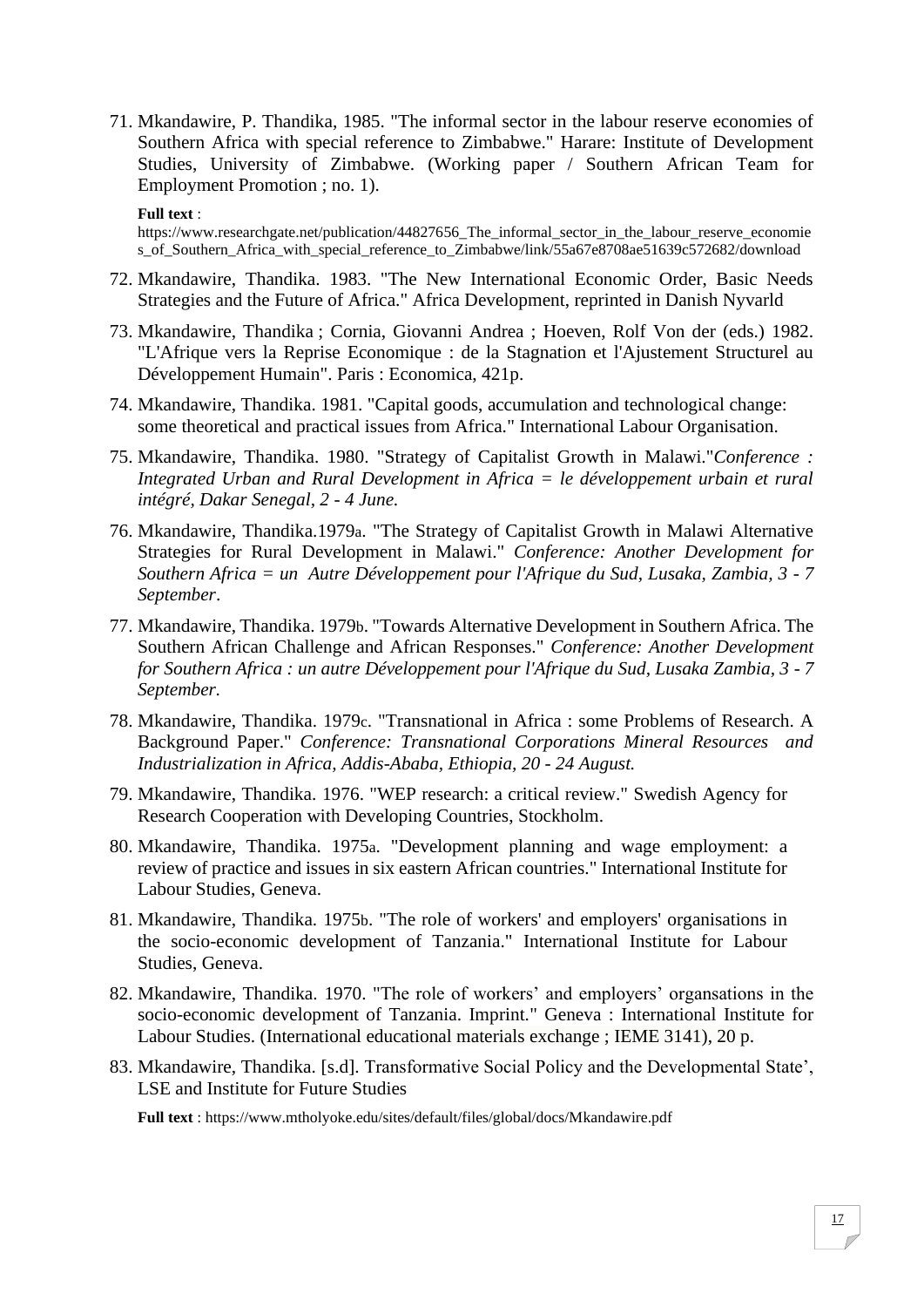### <span id="page-17-0"></span>**II.2 Journal Articles**

84. Mkandawire, Thandika. 2016. "Towards another ['Great Transformation'](https://scholar.google.com/scholar?oi=bibs&cluster=13711345080387746734&btnI=1&hl=en) " *Africa Insight*, Vol. 46, Issue 1, p.106-121

**Abstract** : As Karl Polanyi indicates in the 'Great Transformation', 'the so-called self-regulating markets cannot exist for any length of time without destroying human society'. Three 'Great Transformations' have taken place. The first occurred in Europe at a time when it was widely believed that markets were nature's way of managing exchange in an efficient way and that interference in the workings of the market, as Adam Smith argued, was not only artificial, but against the laws of God. The second was about society's reaction in defending itself against the ravages of the market. The third was when neoliberalism launched a countermovement that gave the market primacy. This paper argues that the assumption that the self-regulation expected from 'corporate social responsibility', or the instinct for self-preservation, would replace the state, had failed disastrously. The neoliberal model is therefore in trouble. It is important to contemplate a new global order that will be built on and facilitate social orders that are developmental, socially inclusive and democratic - which will be the fourth 'Great Transformation'. As the paper argues, there are two imperatives: the first imperative would be the creation of global institutions that would ensure that commitments to justice, equality and democracy are translated into global and national policies; and the second one would be the intellectual and ideological challenge of the views and discursive practices that, all too often, fetishised globalisation into some exogenous force that ineluctably imposes its laws on the human race.

85. Mkandawire, Thandika. 2015. "Neopatrimonialism and the Political Economy of Economic Performance in Africa: Critical Reflections." *World Politics*, Vol. 67, No.3, p. 563-612.

**Abstract** : During the past two decades, neopatrimonialism has become the convenient, all purpose, and ubiquitous moniker for African governance. The school of thought behind this research program, which the author refers to as the neopatrimonialism school, has produced an impressive literature on Africa. Its analysis informs policymakers and its language permeates media reportage on African states. While neopatrimonialism has long been a focus of development studies, in recent times it has assumed politically and economically exigent status. The school identifies causal links between neopatrimonialism and economic performance, and makes predictions drawing from what is referred to as the "logic of neopatrimonialism." Neopatrimonialism is said to account for trade policies, hyperinflation, economic stagnation, low investment in infrastructure, urban bias, andultimately, the lack of economic development in Africa. This article examines the empirical basis of predictions and policy prescriptions. It argues that while descriptive of the social practices of the states and individuals that occupy different positions within African societies, the concept of neopatrimonialism has little analytical content and no predictive value with respect to economic policy and performance.

**DOI**: <https://doi.org/10.1017/S004388711500009X> ; <http://www.iffs.se/wp-content/uploads/2013/05/2013>

86. Mkandawire, Thandika. 2014a. "Can Africa Turn from Recovery to Development? " *Current history*, Vol.113, Issue 763, p. 171-177

**Full text** : [https://relooney.com/NS3040/000\\_New\\_1867.pdf](https://relooney.com/NS3040/000_New_1867.pdf)

87. Mkandawire, Thandika. 2014b. "The spread of economic doctrines and policymaking in postcolonial Africa". *African Studies Review*, 57(01), p. 171-198.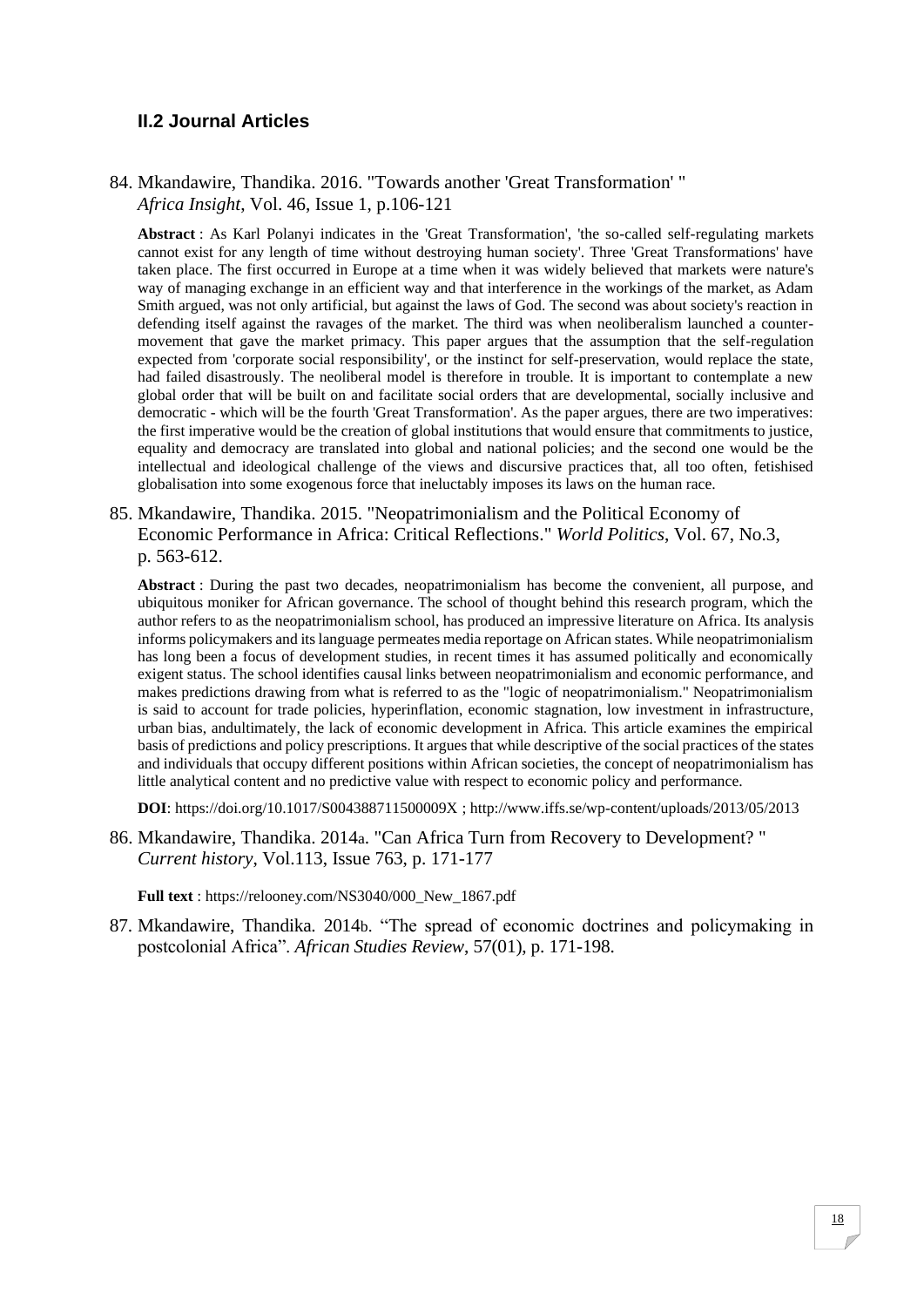**Abstract**: This article looks at the relationship between economic ideas and policymaking in Africa over the last half century. It discusses the ways in which the focus of economists working on Africa has moved from the structuralist-developmentalist and neo-Marxist perspectives of the 1960s and 1970s, through a neoliberal phase of the 1980s and 1990s, to a more eclectic combination of neo-institutionalism, growth orientation, and welfarist interests in poverty and redistribution issues. These shifts in development thinking, while not unique to Africa, have not been the subject of much debate in Africa. The article argues that such a debate is long overdue, including an interrogation not only of the leverage of foreign interests, but also of the profession of economics itself and the implications of its material underpinnings and social construction on the integrity and credibility of its research.= Cet article porte sur la relation entre les idées économiques et l'élaboration des réglementations en Afrique au cours du dernier demi-siècle. Il examine la façon dont l'attention des économistes travaillant en Afrique s'est détournée des perspectives structuralistes-développementalistes et néo-marxistes des années 60 et 70, en passant par une phase néo-libérale dans les années 80 et 90, pour se pencher sur une combinaison plus éclectique comprenant une approche néo-institutionnaliste, une orientation sur la croissance, une politique d'allocations pour les plus démunis, et un intérêt sur les questions de redistribution. Ces changements dans la pensée du développement, tout en n'étant pas propres à l'Afrique, n'ont pas fait l'objet de beaucoup de débats sur le continent. L'article soutient qu'il est grand temps d'avoir ce débat, et de s'interroger sur l'effet de levier des intérêts étrangers, sur la profession même de l'économie, sur les conséquences de ses bases matérielles et sur la construction sociale de l'intégrité et la crédibilité des travaux de recherche la concernant.

**Full text**: https://www.jstor.org/stable/43905084

88. Mkandawire, Thandika. 2014c. "Can Africa Turn from Recovery to Development?" *Current History*. 113.763, p. 171-177

**Full text**[: https://www.academia.edu/9425694/Can\\_Africa\\_Turn\\_from\\_Recovery\\_to\\_Development](https://www.academia.edu/9425694/Can_Africa_Turn_from_Recovery_to_Development)

89. Mkandawire, Thandika. 2010a. "Aid, Accountability and Democracy in Africa." *Social Research,* 77 (4), p. 1149-1182

**Full text**:<https://www.jstor.org/stable/23347123>

90. Mkandawire, Thandika. 2010b. "How the New Poverty Agenda Neglected Social and Employment Policies in Africa." *Journal of Human Development and Capabilities: a Multi-Disciplinary Journal for People-Centered Development*, 11:1, p. 37 - 55.

Abstract: This article argues that a shift towards issues of poverty is a welcome antidote to policy-making that had expunged poverty from the central agenda to focus on stabilization, debt management and static allocative efficiency. Unfortunately, in correcting a narrow policy agenda the new focus pushes a good point too far when it focuses attention only on the proximate causes of poverty and narrows the development agenda. Development was aimed at more than poverty and, significantly in countries that have successfully combated poverty, the most important policy measures were not explicitly directed at poverty. Indeed in many cases, other objectives - pre‐ empting social unrest, nation-building, 'human capital' developmental considerations - lay behind the policies that, *ex post*, can be read as poverty reducing. Eradication of poverty is always embedded in social and economic development. The determinants of human development goals are multiple and cut across sectors. The new challenge in Africa is to bring back development, but now one that is democratically anchored and socially inclusive.

**Full text**: [https://www.tandfonline.com/doi/abs/10.1080/19452820903481400;](https://www.tandfonline.com/doi/abs/10.1080/19452820903481400) [https://www.researchgate.net/publication/46527295\\_How\\_the\\_New\\_Poverty\\_Agenda\\_Neglected\\_Social\\_and\\_](https://www.researchgate.net/publication/46527295_How_the_New_Poverty_Agenda_Neglected_Social_and_Employment_Policies_in_Africa) [Employment\\_Policies\\_in\\_Africa](https://www.researchgate.net/publication/46527295_How_the_New_Poverty_Agenda_Neglected_Social_and_Employment_Policies_in_Africa)

91. Mkandawire, Thandika. 2010d. "On Tax Efforts and Colonial Heritage in Africa." *Journal of Development Studies*, 46:10, p. 1647-1669.

**Abstract** : One commonly observed phenomena about taxation in Africa are regional differences and the fact that southern African countries have higher levels of shares of taxation in GDP. This article argues that the major source of differences in 'tax effort' is the colonial histories of various countries. Using standard measures of 'tax effort in a panel data framework and dividing colonial Africa along forms of incorporation into the colonial system, it shows that African countries and others with similar colonial histories have higher levels of 'tax effort'. However, the difference disappears when we control for the colonial factor. These results hold under different model specifications.

**DOI** : [https://doi.org/10.1080/00220388.2010.500660;](https://doi.org/10.1080/00220388.2010.500660)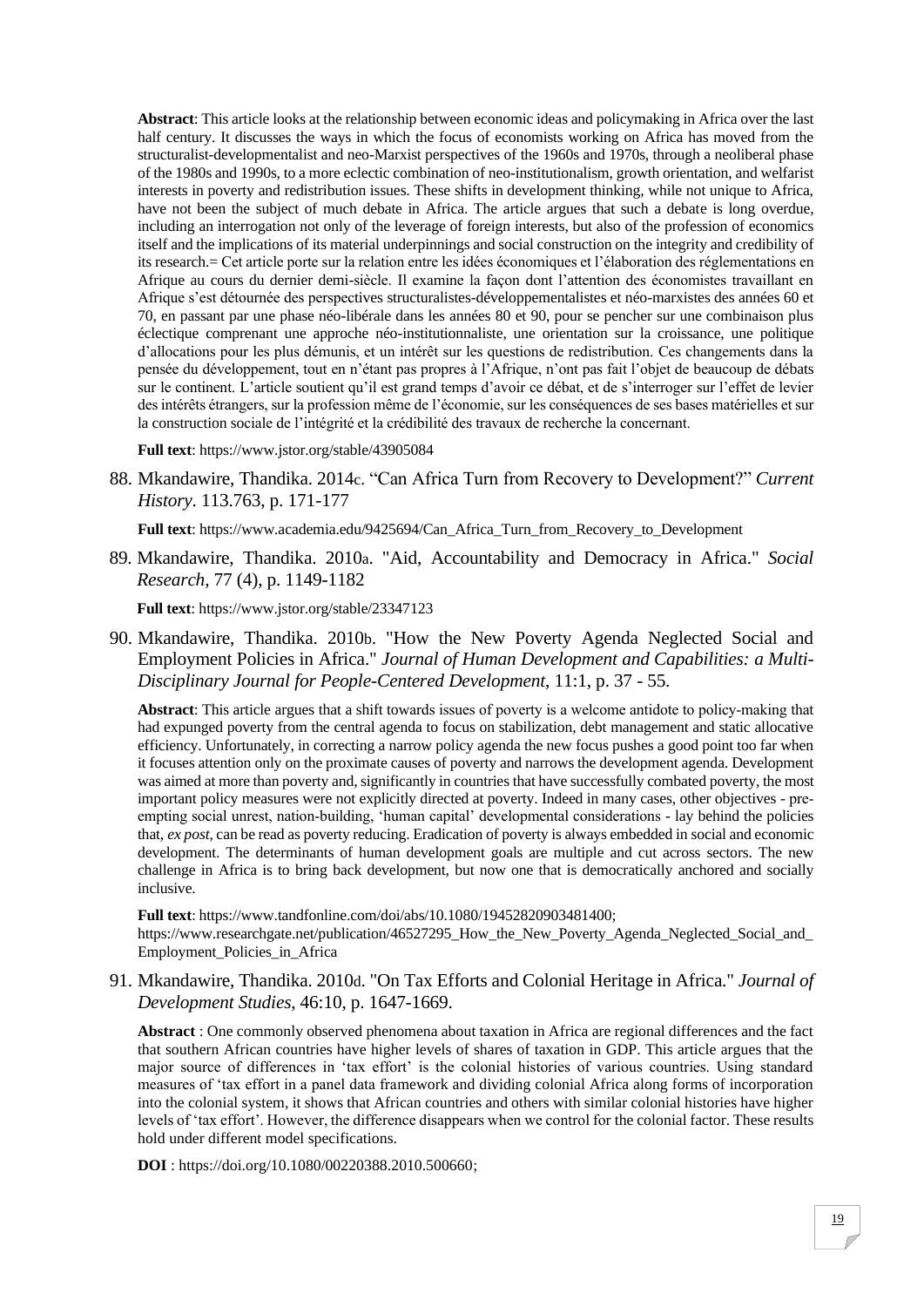**Full text** :

[https://www.researchgate.net/profile/Thandika\\_Mkandawire/publication/48910552\\_On\\_Tax\\_Efforts\\_and\\_C](https://www.researchgate.net/profile/Thandika_Mkandawire/publication/48910552_On_Tax_Efforts_and_Colonial_Heritage_in_Africa/links/55a67e8408ae92aac77f2cb8.pdf) [olonial\\_Heritage\\_in\\_Africa/links/55a67e8408ae92aac77f2cb8.pdf](https://www.researchgate.net/profile/Thandika_Mkandawire/publication/48910552_On_Tax_Efforts_and_Colonial_Heritage_in_Africa/links/55a67e8408ae92aac77f2cb8.pdf)

92. Mkandawire, Thandika. 2009a. "From National Question to Social Question." *Transformation:* Critical Perspectives on South Africa, 69, p. 130-160.

**Full text**:<https://www.africabib.org/s/htp.php?RID=327865385>

- 93. Mkandawire T, Kwon H, Palme J. 2009b "Introduction: social policy and economic development in late industrializers." *International Journal of Social Welfare*, Vol. 18, Supplement, p. S1–S11
- 94. Mkandawire, Thandika. 2008. "Social sciences and the next development agenda." *Forum for Development Studies*, 35 (1). p. 101-117.

**Abstract** : The author argues that today's development agenda is animated by concerns for economic growth and structural change, democracy and human rights and social inclusion. In academia this has produced 'literatures' that separately address problems of developmental states, democratic transitions and social policy and welfare regimes. The author argues for the need to bridge these literatures to exploit the intellectual synergies to address these issues whose interconnections are widely recognized.

**DOI** :<https://doi.org/10.1080/08039410.2008.9666397>

95. Mkandawire, T. 2007a. "Transformative Social Policy and Innovation in Developing Countries." *The European Journal of Development Research*, 19:1, March, p. 13-29.

**Abstract** : Social policy is today receiving greater attention in the field of development studies. Much emphasis is placed on the important issues of reproduction, redistribution and social protection. However, in the context of development, one must add to these concerns the vital issue of production. This article argues that social policy can be innovation-enhancing, through its effects on human capital and skill formation; its capacity to alleviate risk and uncertainty by underpinning the social pacts necessary for managing the contractual nature of labour markets; its incorporation of labour into the saving-investment regime and inducement of long-term perspectives in the financial sector; and its contribution to political stability. These roles underscore the transformative role of social policy that is often overlooked. The recognition of these roles is quite recent in the case of developed countries and muchmore research is required, with special attention to the problems of catching up.

**DOI**: [10.1080/09578810601144236](https://doi.org/10.1080/09578810601144236)

96. Mkandawire, Thandika. 2007b. "Personal Reflections on Guy Mhone." *Review of African Political Economy*, Vol. 34, No. 111, Debates on the Left in Southern Africa, p. 199-202

**Full text** :<https://www.jstor.org/stable/20406378>

97. Mkandawire, Thandika. 2007c. "'Good governance' : the itinerary of an idea." *Development in Practice*, Vol.7, No.4-5, p. 679-681. ISSN 0961-4524

**Full text**: https://www.jstor.org/stable/25548269

98. Mkandawire, Thandika. 2006a. "Social development policies: new challenges for the social sciences." *International Social Science Journal*, 58 :189, p. 395-404.

**Full text** : [https://onlinelibrary.wiley.com/doi/full/10.1111/j.1468-2451.2007.00637.x;](https://onlinelibrary.wiley.com/doi/full/10.1111/j.1468-2451.2007.00637.x) [https://www.researchgate.net/publication/229526962\\_Social\\_development\\_policies\\_New\\_challenges\\_for\\_th](https://www.researchgate.net/publication/229526962_Social_development_policies_New_challenges_for_the_social_sciences) [e\\_social\\_sciences](https://www.researchgate.net/publication/229526962_Social_development_policies_New_challenges_for_the_social_sciences)

99. Mkandawire, Thandika. 2006b. "Les politiques de développement social : un nouveau défi pour les sciences sociales," *Revue internationale des sciences sociales*, vol. 189, no. 3, 2006, p. 427-438.

**Full text** :<https://www.cairn.info/revue-internationale-des-sciences-sociales-2006-3-page-427.htm>

100.Mkandawire, Thandika. 2004. "The Spread of Economic Doctrines and Policymaking in Postcolonial Africa." *African Studies Review*, vol. 57, no. 1, p. 171–198.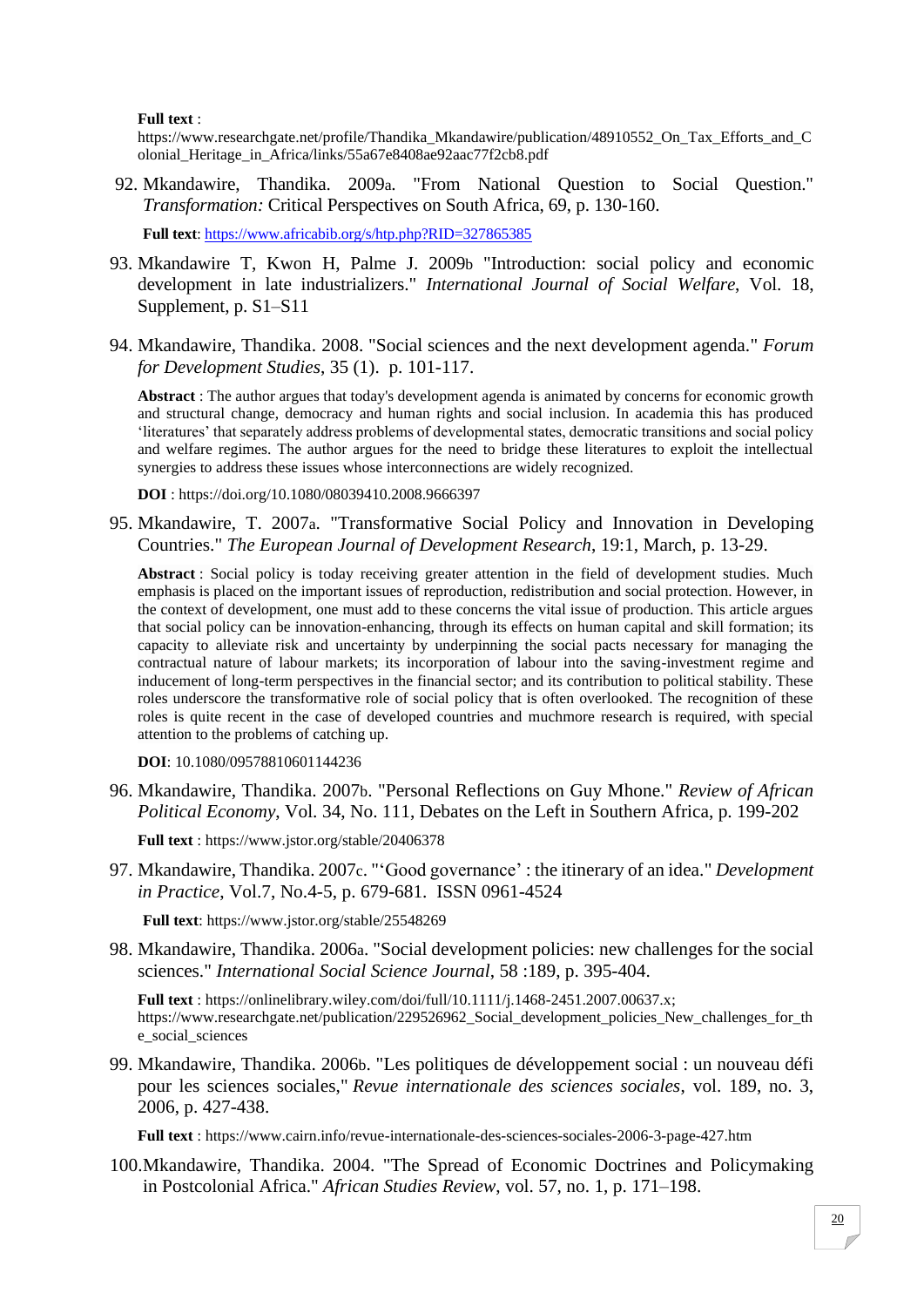**Abstract** : This article looks at the relationship between economic ideas and policymaking in Africa over the last half century. It discusses the ways in which the focus of economists working on Africa has moved from the structuralist-developmentalist and neo-Marxist perspectives of the 1960s and 1970s, through a neoliberal phase of the 1980s and 1990s, to a more eclectic combination of neo-institutionalism, growth orientation, and welfarist interests in poverty and redistribution issues. These shifts in development thinking, while not unique to Africa, have not been the subject of much debate in Africa. The article argues that such a debate is long overdue, including an interrogation not only of the leverage of foreign interests, but also of the profession of economics itself and the implications of its material underpinnings and social construction on the integrity and credibility of its research.

101.Mkandawire, Thandika, 2003. "Rejoinder to Stephen Ellis." *The Journal of Modern African Studies*, Vol. 41, No. 3, p. 477-483.

**Full text** : <http://www.jstor.org/stable/3876241>

102.Mkandawire, Thandika, 2002a. "The Terrible Toll of Post-Colonial 'Rebel Movements' in Africa: Towards an Explanation of the Violence against the Peasantry." *The Journal of Modern African Studies*, Vol. 40, No. 2, p. 181-215

**Abstract** : Many post-independence rebel movements in Africa have unleashed extremely brutal forms of violence, especially against the peasantry. Such violence, which has bewildered many observers, cannot be explained by reference to African 'culture', nor as an expression of rational self-interest. Instead, it must be seen in the light of the essentially urban issues that have fomented rebellion, which cannot however be successfully pursued in major towns, where incumbent regimes possess a monopoly of force. Retreating to the countryside, however, rebels can rarely swim among the peasantry like Mao's fishes in the sea. The African rural setting is generally deeply inimical to liberation war, because peasants enjoy direct control over their own land, and surplus expropriation takes place through the market, rather than through an exploitative landlord class. The African situation, too, has tended to favour 'roving' rather than 'stationary' rebellions, in Olson's terms; many rebels are merely passing through the countryside, on their way to seek power in towns. Having little in common with the peasantry, and nothing to offer it, they resort to violence as the only way to control it. However incoherent their objectives, and however brutal their methods, rebellions nonetheless reflect a serious urban malaise that needs to be addressed.

**Full text**: https://www.jstor.org/stable/3876277

103.Mkandawire, Thandika, 2002b. Incentives, Governance, and Capacity Development in Africa." *African Issues*, Vol. 30, No. 1, The African "Brain Drain" to the North : Pitfalls and Possibilities, p. 15-20.

**Full text** : https://www.jstor.org/stable/1167084

- 104.Mkandawire, Thandika. 2002c. "African Intellectuals, Political Culture and Development." *Journal für Entwicklingspolititik (Austrian Journal of Development Studies)*, 15 (111:1), p. 31-47.
- 105.Mkandawire, Thandika. 2002d. Le retour du development. *Courrier de la planete*, *67*, 3-8.

#### **Full text**:

[http://www.unrisd.org/unrisd/website/newsview.nsf/0/154BDB05902D3BD9C1256BEC003EFAEB?OpenDo](http://www.unrisd.org/unrisd/website/newsview.nsf/0/154BDB05902D3BD9C1256BEC003EFAEB?OpenDocument) [cument](http://www.unrisd.org/unrisd/website/newsview.nsf/0/154BDB05902D3BD9C1256BEC003EFAEB?OpenDocument)

106.Mkandawire, Thandika. 2001a. "Thinking about developmental states in Africa. "*Cambridge Journal of Economics*, Vol. 25, No. 3, p. 289-313

**Abstract** : During much of the 1980s and 90s, a literature emerged suggesting that 'develop mental states' were impossible in Africa. The arguments given ranged from cultural ones about the pervasive nature of clientalism to structural ones on the dependence of African economies or the atypical levels of rent seeking in African economies. This paper argues that Africa has had states that were 'developmental' in both their aspirations and economic performance. It further argues that these experiences need to be examined critically for useful lessons, an exercise that has been hindered by an excessive levelling of the African political and economic lands.

**Full text**: https://www.jstor.org/stable/23600389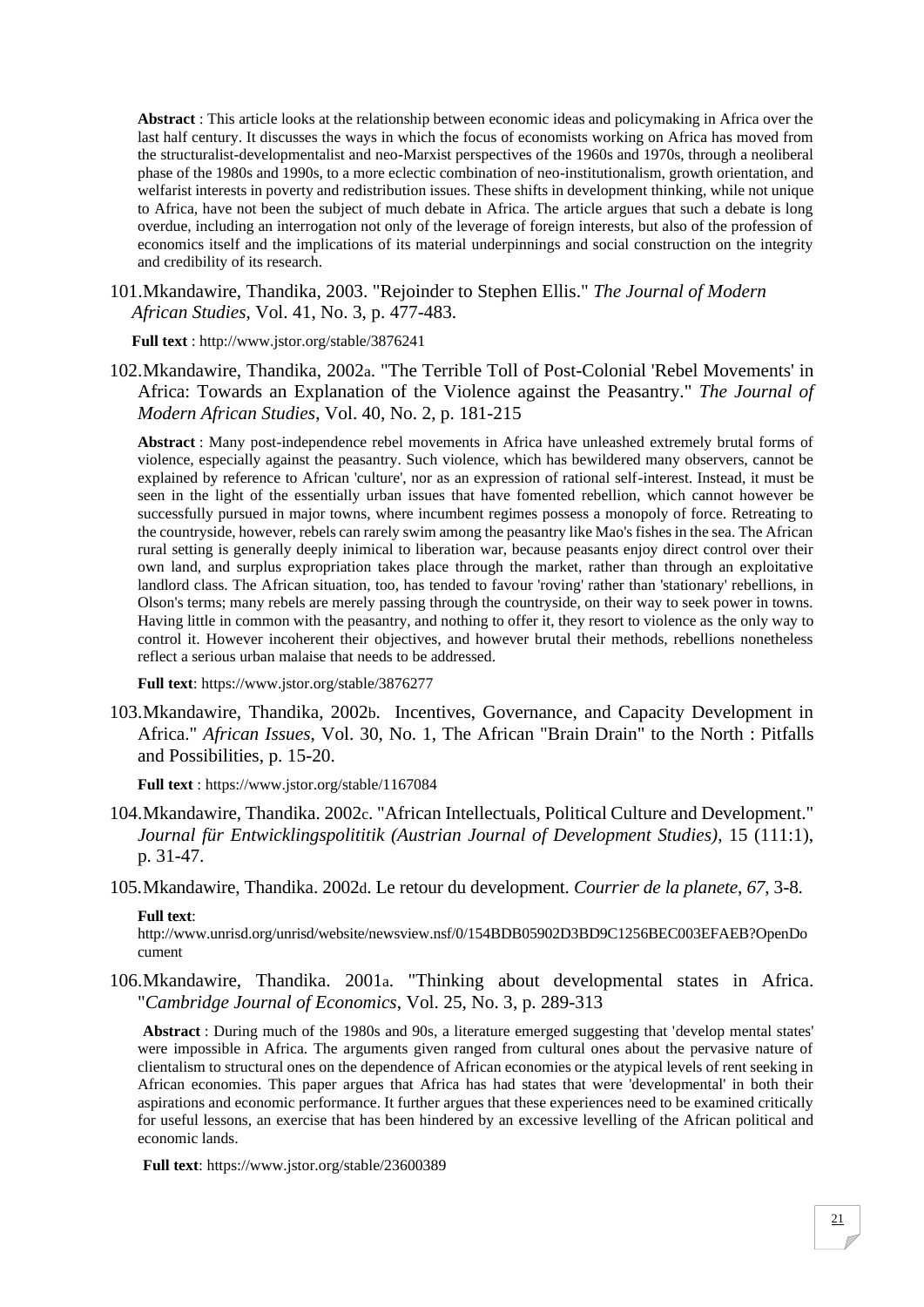107.Mkandawire, Thandika. 2001b. "African Intellectuals and Nationalism in the Changing Global Context." *Australasian Review of African Studies*, 23:1, p 11-31

**Abstract** : This essay reflects on the turbulent relationship between African nationalism and African intellectuals and the academic community. It argues that although much has been written on this relationship, in particular on African intellectuals' fascination with or adhesion to nationalism, confusion still exists concerning the nature of African nationalism, which has often been interpreted in a narrow, economistic way. The essay first outlines the key elements of African nationalism - complete decolonization of the African continent and national sovereignty, nationbuilding, economic and social development, democratization, and regional cooperation - and how these have been addressed by nationalist leaders such as Julius Nyerere. Then it describes the role of intellectuals during the struggle for independence and the early independence years. Finally, it discusses nationbuilding in the current context of globalization, arguing that nationalism and its main projects have fallen on hard times - betrayed by some of its heroes, undercut by international institutions and forces of globalization, caricatured by academics, and alien to a whole generation of Africans born after independence. Yet, African intellectuals need to revisit the same issues that engaged the 'founding fathers' of nationalism in order to address the problems of poverty, war, and repression that devastate the continent.

108.Mkandawire, Thandika. 1999a. "Globalisation and Africa's Unfinished Agenda." *Macalaster International Review*, 7, p. 21-107.

**Full text** : [https://digitalcommons.macalester.edu/cgi/viewcontent.cgi?article=1151&context=macintl;](https://digitalcommons.macalester.edu/cgi/viewcontent.cgi?article=1151&context=macintl) https://www.researchgate.net/publication/254616100 Globalization and Africa's Unfinished Agenda

109.Mkandawire, Thandika. 1999b. "The political Economy of financial reform in Africa." *Journal of International Development*, Vol.11, No.3, May-June, p. 321-342.

**Abstract** : The paper argues that, if for many years financial policy was aimed at addressing issues central to development and nation‐building, in more recent years it has become tethered to the objectives of stabilization and debt repayment. Following a review of the African experience with financial liberalization, the paper calls for the subordination of financial policy to the needs of long-term economic growth through provision for more long‐term capital for productive investment through capital market developments and establishment of specialized development financial institutions. The paper also argues that financial liberalization has had little political anchoring in African countries and has severely constrained the policy choices for emerging democracies.

**Full text** [:https://onlinelibrary.wiley.com/doi/epdf/10.1002/%28SICI%291099-](https://onlinelibrary.wiley.com/doi/epdf/10.1002/%28SICI%291099-1328%28199905/06%2911%3A3%3C321%3A%3AAID-JID594%3E3.0.CO%3B2-V) [1328%28199905/06%2911%3A3%3C321%3A%3AAID-JID594%3E3.0.CO%3B2-V](https://onlinelibrary.wiley.com/doi/epdf/10.1002/%28SICI%291099-1328%28199905/06%2911%3A3%3C321%3A%3AAID-JID594%3E3.0.CO%3B2-V)

110.Mkandawire, Thandika. 1997. "The Social Sciences in Africa: Breaking Local Barriers and Negotiating International Presence. The Bashorun M. K. O. Abiola Distinguished Lecture Presented to the 1996 African Studies Association Annual Meeting." *African Studies Review*, Vol. 40, No. 2, p. 15-36.

**Full text** : [https://www.africabib.org/s/htp.php?RID=173168698;](https://www.africabib.org/s/htp.php?RID=173168698)<https://www.jstor.org/stable/525155>

111.Mkandawire, Thandika. 1995. Three generations of African academics : a note. *Transformation : Critical perspectives on Southern Africa*, No.28, p. 75-83

**Full text** : https://www.africabib.org/s/htp.php?RID=148419844

112.Mkandawire, Thandika. 1994a. "Social Sciences in Africa: some Lessons for South Africa." *South African Sociological Review*, Vol. 6, No. 2, p. 1-13.

**Full text**: https://www.jstor.org/stable/44461266

113.Mkandawire, Thandika. 1994b. "Africa and the changes in Eastern Europe." *The European Journal of Development Research*, 6:1, p. 77 - 88.

**DOI** : <https://doi.org/10.1080/09578819408426598>

114.Mkandawire, Thandika. 1994. "A Kind of Homecoming ", *Southern Africa Political and Economic Monthly*, Harare, Vol 7, No 10, p 13-18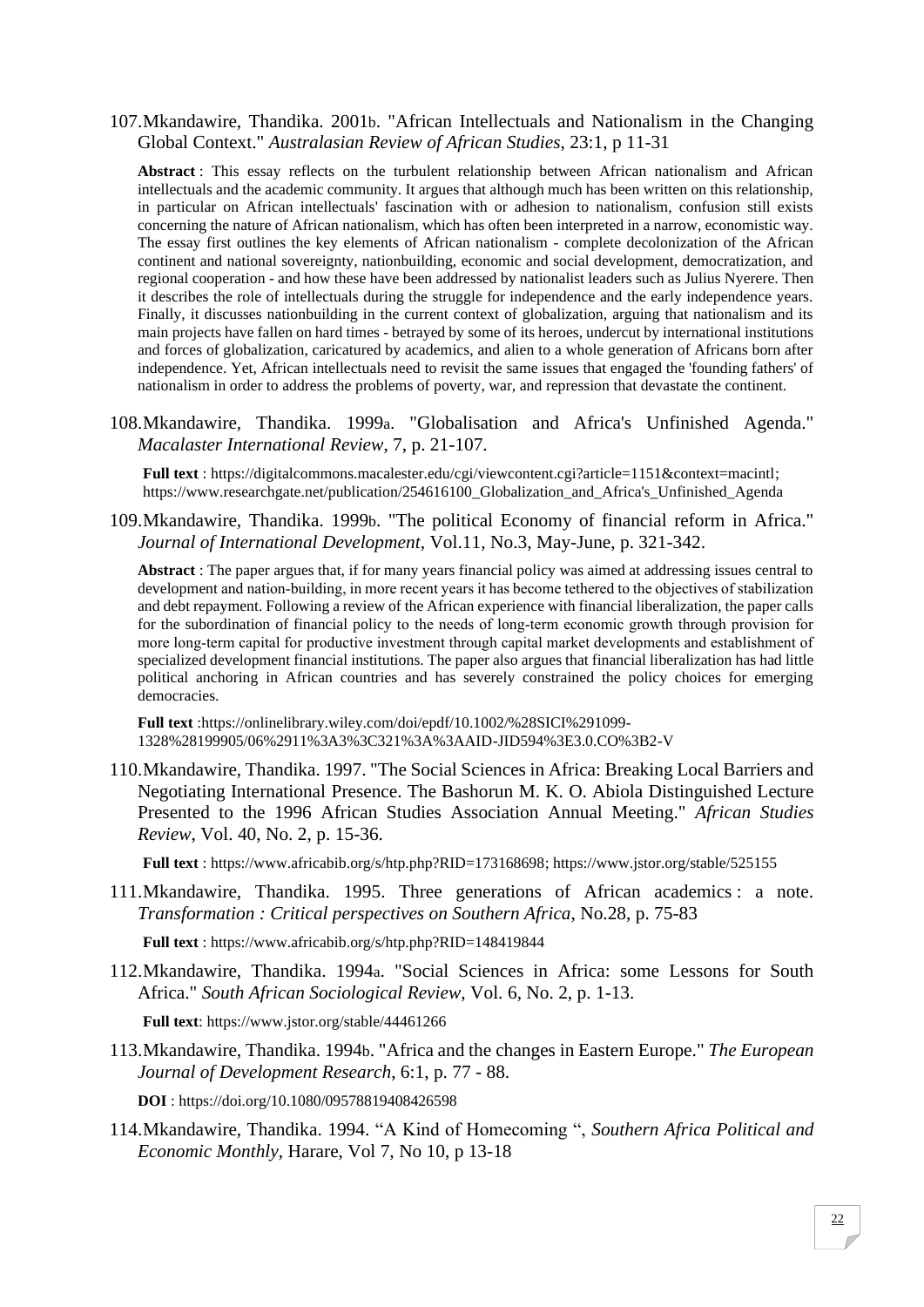- 115.Mkandawire, Thandika. 1993a."Problems and prospects of social sciences in Africa." *International Social Science Journal*, Vol. 45, No. 1, p. 129-140.
- 116.Mkandawire, Thandika, 1993b."Problèmes et Perspectives des Sciences Sociales en Afrique." *Revue Internationale des Sciences Sociales*, No. 135, p. 147-160.
- 117.Mkandawire, Thandika, 1991a. "North South Links and Democratization in Africa." *Development Journal of the Society for International Development*, No. 3-4, p. 39 - 41
- 118.Mkandawire, Thandika. 1991b. "On 'Nationalist Betrayal' and 'Imperialist Conspiracies." *Southern Africa Political and Economic Monthly*, Vol. 4, No. 5.
- 119.Mkandawire, Thandika. 1989a. "Problems ans Prospects of the Social Sciences in Africa." *Eastern Africa Social Science Research Review*, Vol. 5, No. 1, p. 1-17.
- 120.Mkandawire, Thandika. 1989b. "Malawi: keeping control. The struggle of village cooperatives to retain control of their affairs in members' hands." *Bulletin-University of Reading Agricultural Extension and Rural Development Department (United Kingdom)*
- 121.Mkandawire, Thandika ; Mamdani, Mahmood ; [Wamba-dia-Wamba,](https://www.jstor.org/action/doAdvancedSearch?si=1&Query=au%3A%22Wamba-dia-Wamba%22) E. 1988. "Social Movements, Social Transformation and Struggle for Democracy in Africa." *Economic and Political Weekly*, Vol. 23, No. 19, May 7, p. 973-975+977+979-981.

**Abstract** : The current 'crisis in Africa' demands that attention be directed to the subjective factor in African development. For whatever the roots of that crisis, its solution can only be the result of initiative by organised social forces inside Africa. So far the focus of inquiry had largely been one-sided - on the African state as the subject of African development. It is necessary to shift attention to the question of popular movements, not so much as an exercise in abstract model building, but rather to underline the actual forms of organisation and participation which have emerged.

**Full text** : www.jstor.org/stable/4378467

- 122.Mkandawire, Thandika. 1985. "African State Responses to Economic Crises." *Eastern Africa Social Sciences Research Review*, Vol. 1, No. 2.
- 123.Mkandawire, Thandika. 1984. "Dependence and economic co-operation : the case of SADCC." *The Zimbabwe Journal of Economics*, Vol. 1, No. 2, p. 1-10.
- 124.Mkandawire, Thandika, Licona, Alejandro. 1982. "Las corporaciones transnacionales en África: algunos problemas de investigaclón." *Estudios de Asia y Africa*, Vol. 17, No. 4 (54), Oct. - Dec., p. 684-706.

**Abstract** : Transnationals, transnational corporations or multinational corporations are the institutional or organizational units for imperialist operations in the present world: they organize and control investments, capital accumulation, surplus extraction and surplus appropriation. As such, because they have headquarters and negotiate contracts, they seem to have been the focus of social science research that seek to understand the dynamics of imperialism in the underdeveloped countries. Social science research should, however, go beyond the institutional representation of imperialism and ask the basic questions regarding the relationships between labour and capital within the present global capitalist system as it is dominated by fiance capital and real owners of other forms of capital. If we simply look at the institutional framework, then we may led to conclude that "nationalisa tions" in the Third World lead to expropiation of TNCs. The reality, however, is that nationalization is a Trojan horse set up to provide TNCs with access to government funds, infrastructure, information and disciplined labour. Several research areas are therefore suggested which may help in understanding how transnationals, as the "shells" within which imperialism operates in Africa, affect the development of productive forces in Africa with regard to technological choice, organize, control and restrict the expansion of the labour market, institute monopolies in key industries and so on. In the final analysis, what we need to know is whether accumulation can take place in Africa in favour of a selfcentered process of develop given the domination by multinationals.

**Full text** : [https://estudiosdeasiayafrica.colmex.mx/index.php/eaa/article/view/663/663;](https://estudiosdeasiayafrica.colmex.mx/index.php/eaa/article/view/663/663)

<https://www.jstor.org/stable/40312658>